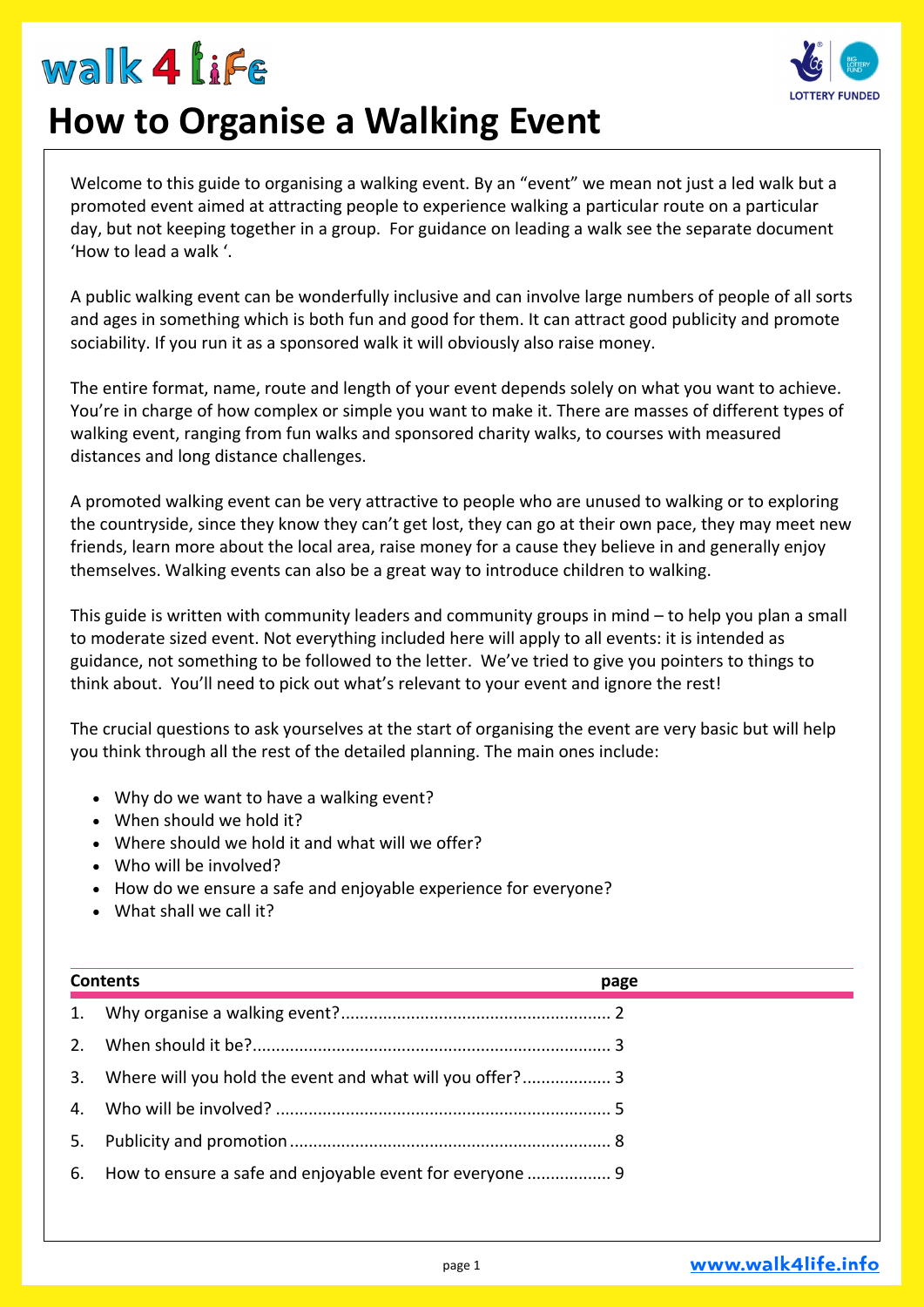|    | 6.1 |  |  |
|----|-----|--|--|
|    | 6.2 |  |  |
|    | 6.3 |  |  |
|    | 6.4 |  |  |
|    | 6.5 |  |  |
|    | 6.6 |  |  |
|    | 6.7 |  |  |
|    | 6.8 |  |  |
|    | 6.9 |  |  |
| 7. |     |  |  |
| 8. |     |  |  |
| 9. |     |  |  |
|    |     |  |  |
|    |     |  |  |

### **1. Why organise a walking event?**

A walking event not only provides the opportunity for large numbers of people to walk together and experience the route or site, it also involves a lot of people in the organising. This can be a powerful way to build a sense of community and strengthen sociable networks.

Many groups have found walking events a good way to:

- raise awareness and support for an organisation, a site, a route or a cause
- mark a special occasion
- celebrate your achievements
- promote sustainability
- promote a healthy active lifestyle
- increase sociability
- raise money.

#### **Raising money**

Many charities organise very successful sponsored walks or ask volunteers to do so. These range enormously in size, from ten, to tens of thousands of participants. They also vary greatly in length and cost.

Charities often set participants a minimum sponsorship target (which many people exceed). A common target is £100 but depending on your ambitions it can range from £20 upwards. Events with a challenge element – either for distance or uniqueness (for example walking in costume) can help participants raise more.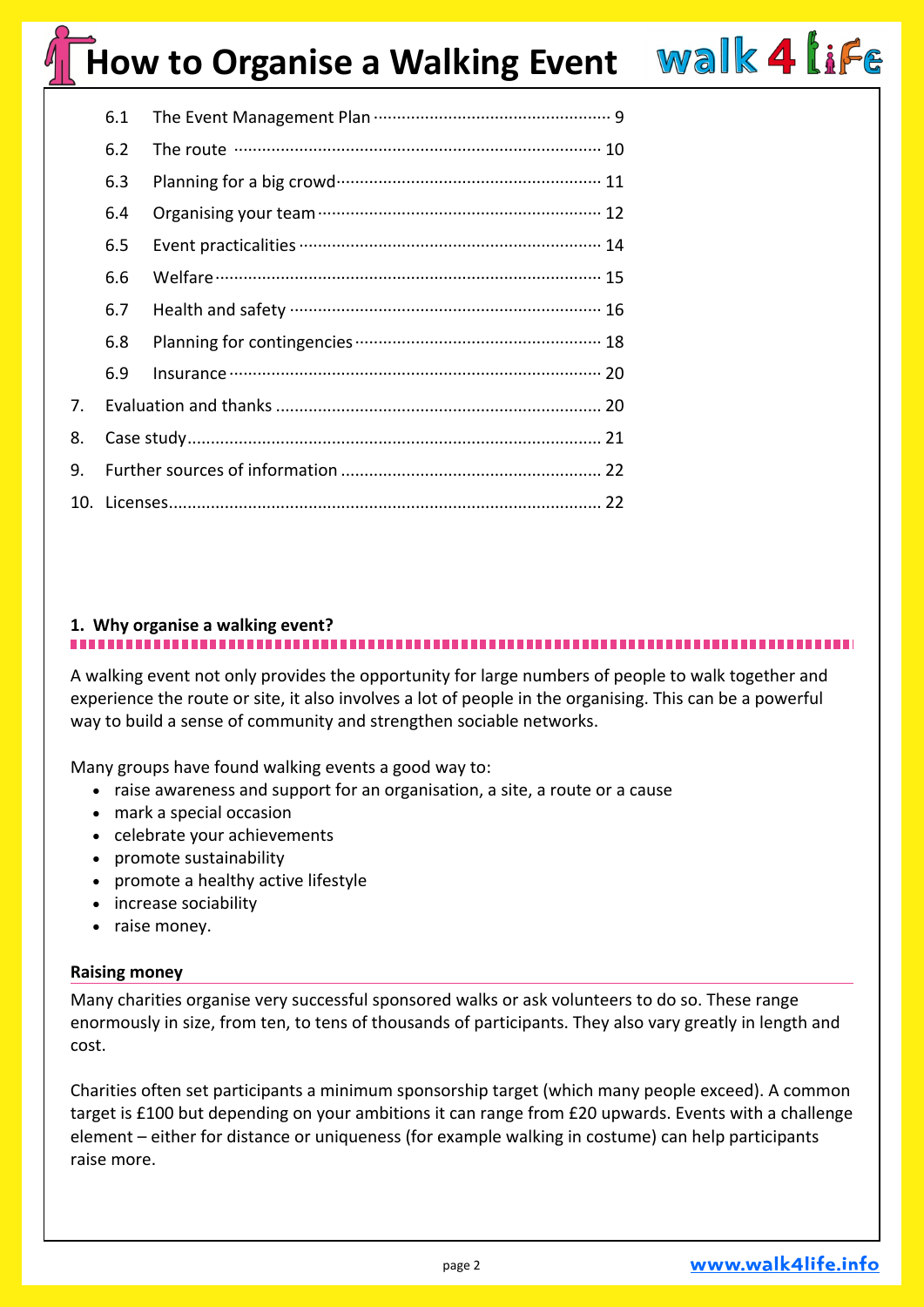Most sponsored walks charge an entry fee. Events that charge higher fees usually have more to offer participants (eg t-shirt, medal, food). Most fee-charging events offer at least a t-shirt as an incentive to register. Charging even a small entrance fee helps cover costs and also helps to commit participants to attending on the day. Look at other similar walking events to get an idea of how much to charge.

### **2. When should it be?**

Getting the timing right can be the key to success. Obviously the summer months (June to September) are less likely to be affected by poor weather and give you longer days but you are likely to be competing with an already busy event season; therefore it's worth considering spring and autumn which can also provide very pleasant walking conditions.

You can narrow down the kind of people who come by your choice of day. Obviously if you want to attract as many people as possible choose weekends or bank holidays.

Make sure you give yourself enough planning and organising time to make the event an enjoyable success.

#### **Avoid clashes with other events**

Once you've narrowed down the time of year you'll need to find out what other events are planned around the same time. As well as walking events you should consider other things that may compete for the same audience. In an ideal world you should pick a date that doesn't clash with any significant competitor. Look for other organisations' actual or likely dates on the internet, in forward planning publications and back issues of listings magazines (large public reference libraries are a good source of back issues of publications and of forward planning directories like The Year Ahead). Always check for any major sporting fixtures or large events which people will be watching on TV.

#### **What time to start?**

When deciding what time to start your event it may help to ask yourselves:

- How long will it take to get the event site ready? (Start/finish line, registration table/s, marquees, waymarkers etc.)
- Can you fit in with local bus/train times so that participants can arrive by public transport?
- How many participants do you anticipate having to register and start?
- How long will it take the participants to finish the walk?
- How long will it take to dismantle and clear up?

Ideally you will want all of the above to happen in daylight so check when the sun will rise and set. See [www.timeanddate.com/worldclock/city.html?n=136](http://www.timeanddate.com/worldclock/city.html?n=136)

#### **3. Where will you hold the event and what will you offer?**  ---------------------------------

#### **Choice of start and finish points**

It's much easier to organise a walking event if you can devise a circular route with your start and finish in the same general area, rather than having a linear route which requires completely separate venues for the start and finish. Some events start with a formal opening and welcome and some arrange extra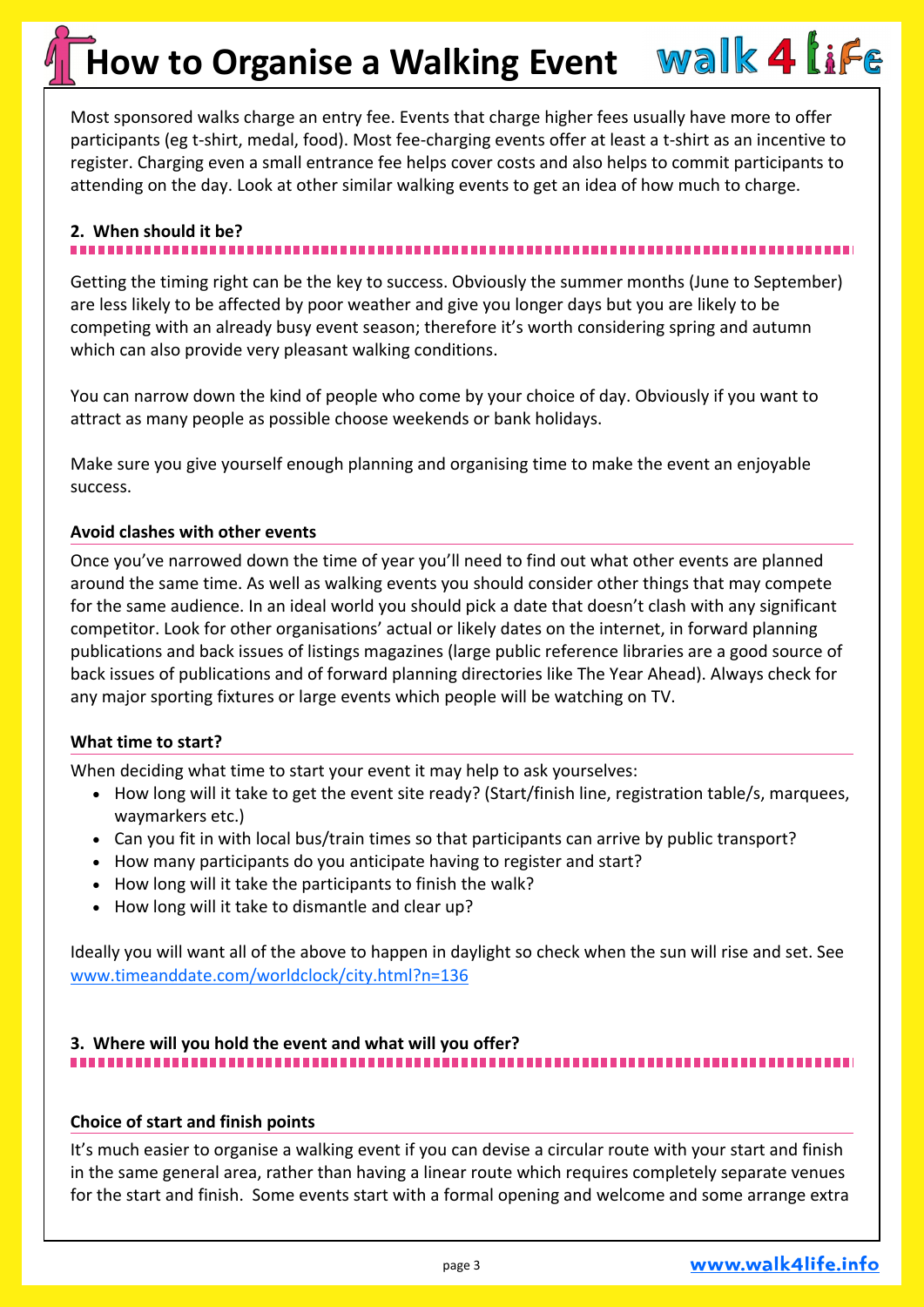attractions (such as music or street theatre) as well as the walk itself. This approach will require a larger event site than if you are simply asking people to turn up and walk the route.

When choosing a start/finish place you'll need to consider particularly:

- Does the place have plenty of space for the size of crowd you're anticipating (plus the extra attractions, if any)?
- How will your participants arrive? Is there enough parking or can they arrive by public transport?
- How will you make sure your venue and route are accessible for people with mobility disabilities such as people in wheelchairs?
- Are there (enough) public toilets (including facilities for people with disabilities) or will you provide mobile ones?
- If your event is possibly going to be affected by wet weather, you may want to find a venue that has good drainage or a certain amount of hard standing; otherwise you may need to include ground protection (such as Portapath) in your planning. (Remember Glastonbury!)

#### **Looking after people and entertaining them**

Welfare facilities such as refreshments, first aid, foot massage and toilets can be made available even within a small event site. You may want to include entertainment such as music or street theatre for people waiting to start and for any friends/supporters not doing the walk.

If you are planning to sell alcohol or have what is known as 'regulated entertainment' (which includes music and dancing) you will need to have a licence from the local authority. They will be able to tell you if your venue already has a licence and will give you details of how to apply.

#### **Registration and the start**

If you have a large number of participants then you should stagger their start times. This will help prevent people having to queue for ages to register and will ensure a steady flow of walkers starting off onto the streets/paths. Think carefully about your registration process. You may want to allocate staggered start times before the day, or you could advertise a start 'window' of two to three hours and ask people to queue and register as they arrive.

Participants can also be encouraged to select their own anticipated speed for walking the route. This will help you place the faster walkers at the front of the queue and the more leisurely walkers at the back, ensuring everyone has an enjoyable experience.

The number of participants released onto the route at one time may need to be managed by stewards - with participants gathering in a small 'muster' area. This control measure allows you to manage the number of participants starting at any one time and to allow gaps to form if necessary.

#### **Welfare along the route**

If you can provide refreshments (such as water and fruit) along the route it is enormously good for walkers' morale as well as their wellbeing. Mobile toilets or public toilets are essential at the start/ finish points, and may be desirable along the route if it's a very long one.

The number of checkpoints will depend on the length of your route. To encourage, motivate and check on (!) your walkers you may want volunteers at checkpoints to give out official stickers or stamp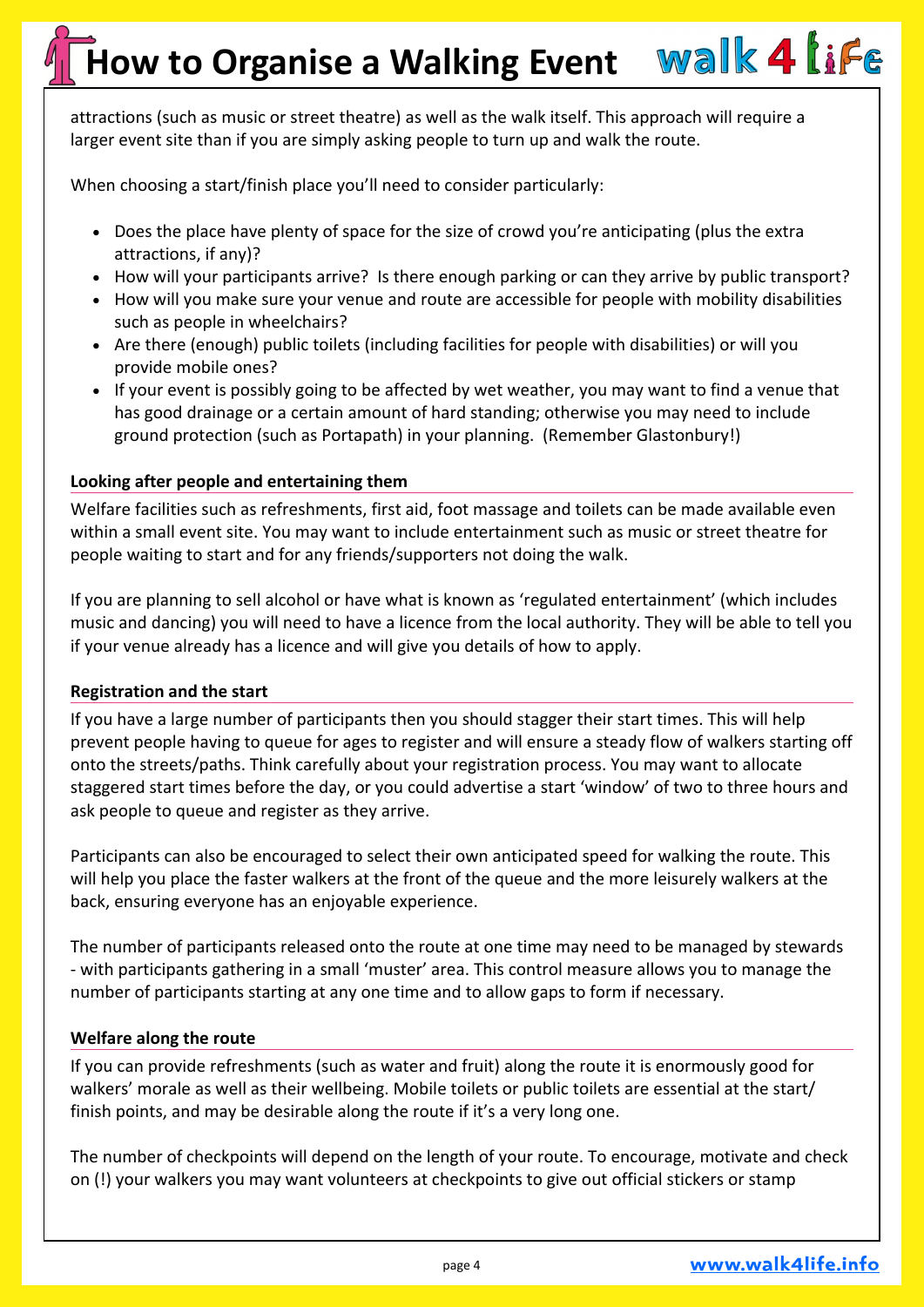walkers' maps or handbooks to prove they have completed each section. Checkpoints also offer the opportunity for morale-boosting entertainment.

#### **At the finish**

You may decide you want your walk to finish in the same place as the start. If so, you will need to think about how to separate the starters from the finishers – either by using a different part of the park for example, or by being sure that no one will finish the course before the last person sets off.

You need to set up a well-defined finish line to give walkers that moment of knowing that they've completed the distance. As well as the all-important finish line the finish site should ideally offer toilets and refreshments and a sense of reward to participants for taking part - and for raising money if it's a sponsored event. You might direct walkers to a distribution area to collect something to recognise their achievement and to thank them - eg a goody bag, a drink, a certificate or a medal.

#### **What impact might your event have on the place itself?**

Some beautiful and famous countryside sites are at risk of being over-used for large-scale walks. This kind of activity brings hundreds of tramping feet and a hubbub of noise and bustle which can destroy the very beauty and atmosphere for which the place is famous. Other sites and routes are much more robust and lend themselves happily to throngs of people all enjoying themselves at the same place at the same time. Choose your event site wisely.

#### **4. Who will be involved?**

If you think in turn about each of the different groups of people involved and consider their different points of view, this will help to ensure you don't forget anything vital. These groups will include:

- participants (and their friends and supporters)
- the organising team
- agencies which you need to inform or to apply to for permissions or licences (eg for access, or for putting up signs, for selling refreshments or for playing music)

and may also include:

- land owners
- local residents and businesses
- funders.

#### **Participants**

Obviously you will need to tailor your walk event to the interests and abilities of the people you plan to attract. This will affect your choice of route, its length and difficulty and the way you publicise and promote it.

It is often a good idea to offer a shorter route option for people who do not want to walk the whole way. This can help widen the appeal of your event to young families and older people.

Think about what you need your walkers to know and when they need to know it. The following list gives some pointers: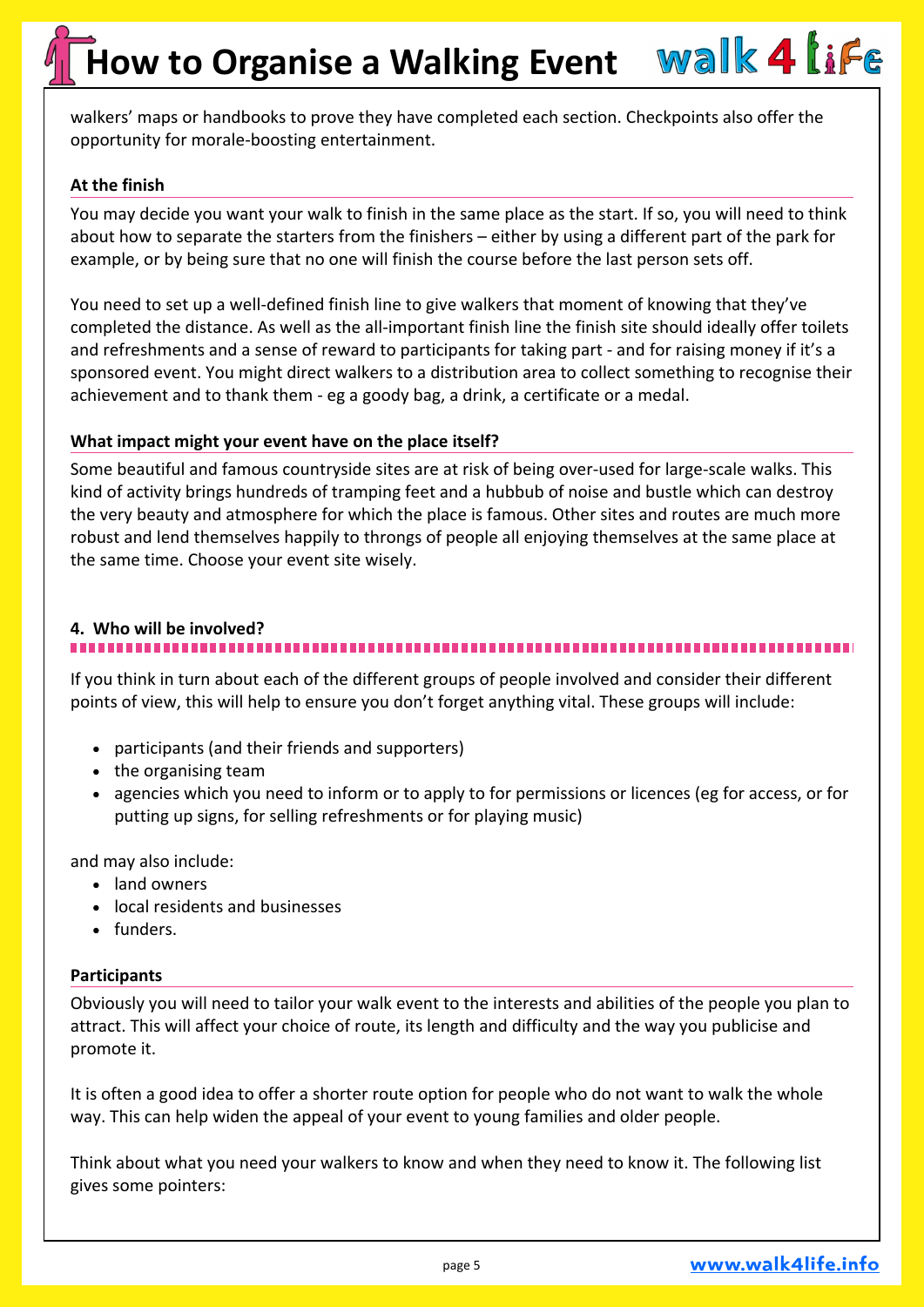#### Communication in advance

This will contain information about where and when to turn up and what it's all about; public transport information (if appropriate) about how to get to the start, a description of the route, its accessibility, length and difficulty; suggestions for what to bring (snacks and water, hats and sun cream, waterproofs and warm clothes).

- Publicity
- Pre-event material sent out
- Registration form
- Sponsorship form

#### On the day

- Info pack/sheet
- Map and phone number to contact the event control team
- Signs to show where to do what, and to point out the route

#### Afterwards

- A "well done!" certificate
- Thanks for their effort and achievement
- Press release to raise awareness and congratulate the participants and everyone involved
- Reminder to send in sponsorship money raised.

#### **Organising team**

Even moderate-sized events take a lot of planning and organising. It's wise to set up an organising group right from the start and allocate areas of responsibility. Extra helpers can be brought in for particular roles, such as stewarding, without having to attend all the planning meetings. This approach cuts down on stress for particular individuals and ensures a more efficient use of everyone's time and energy.

For more about communications with your entire team see the section on organising your team.

#### **Consulting local authorities and landowners**

If your route uses rights of way on land owned by local authorities or by private landowners you don't need their permission but it is polite and sensible to contact them. If it uses roads, then you should contact the relevant local authority's highways team. You may also have to approach other departments of the same or another tier of local authority to consult them about the location of checkpoints and event facilities.

Local authorities are structured very differently in different places. It's wise to make the initial contact by phone to find out which authorities you need to consult, and which departments or individuals. You may need to discuss different aspects of the event with different people, and possibly show some documentation to demonstrate that you are responsible organisers and that the event is being properly planned. The sort of documents you may be asked for include:

- an event management plan
- a risk assessment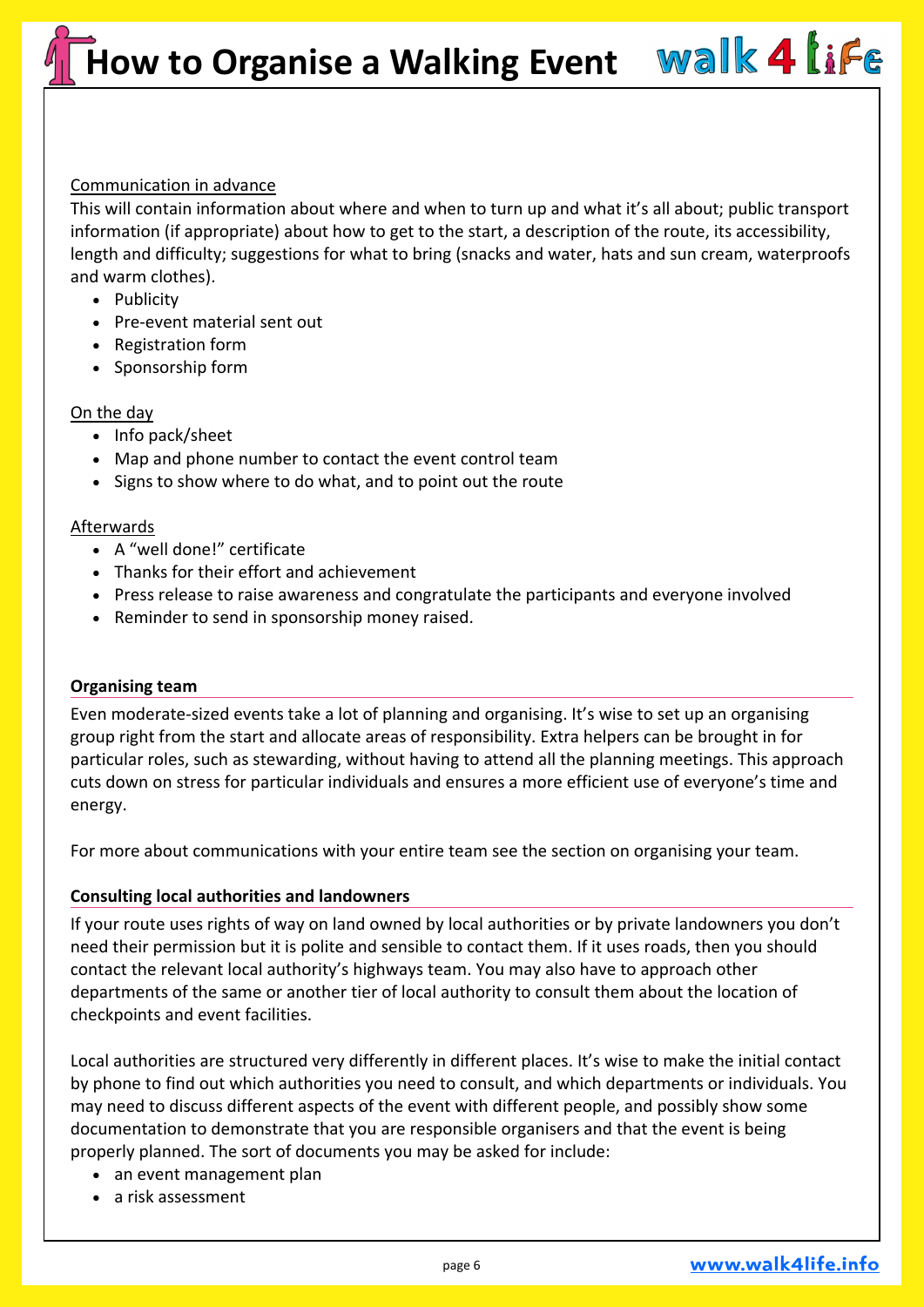- a route map
- evidence of public liability insurance.

Contact with the local authorities and police will also help you find out about any clashes with other events. The earlier you make contact with local authorities the better. As a rule of thumb, you should make contact at least four months in advance of the event date for smaller events and for larger ones at least six months in advance.

### **Consulting the police**

Depending on the route, the walk may go through more than one police area. Organisers are normally required to log route details with the operational departments of each separate police force.

It may be appropriate to check with the police that your route is considered safe from a crime perspective and take advice about your plans.

It is generally the case nowadays that although the police may assist with the development of your event and give advice, they no longer provide a free presence on the day other than their normal beat presence. Any special policing presence (such as traffic police for road closures) needs to be arranged as a contract and included in the budget planning.

### **Consulting local businesses and residents**

If your organised walk will potentially have enough participants to cause disruption to normal pedestrian or traffic flow, it's always a good idea to consult with businesses and residents on the route. A simple way to do this is to deliver a general letter explaining the event's route, timings and objectives. Always include a contact e-mail address or phone number for one of the events team who can answer any queries and do make sure you respond to all queries. Mostly, residents and businesses are grateful for the advance notification and may even support the event.

If people express concerns it is worth agreeing to meet them in person and talking through the event with them so that they understand in detail how they may be affected. If there's a particular business which you foresee could be a problem, for example a courier firm with vehicles coming and going throughout the day, approach them in person first and see if they're willing to work with you and reduce (or eliminate) the number of vehicle movements.

Some businesses may need to be alerted to the fact that they could benefit from the event (eg a cafe on the route) so it's also worth talking to them and encouraging them to have enough staff/supplies to cope with demand – perhaps even a special offer for your participants!

#### **Funders and sponsors**

Even small events need some funds. Many local authorities can give advice on sources of local and national grants available to community groups within their area. It may also be appropriate to approach local commercial sponsors. Sponsorship is not just a one-way benefit. It offers a promotion opportunity for a business to be associated with your good cause. Build a relationship with your funders and sponsors, and at the very least remember to credit them in the way you've agreed and to thank them afterwards.

Don't just think of raising cash, some businesses may be able to help with:

• services free or at reduced rate (such as advertising, printing, catering)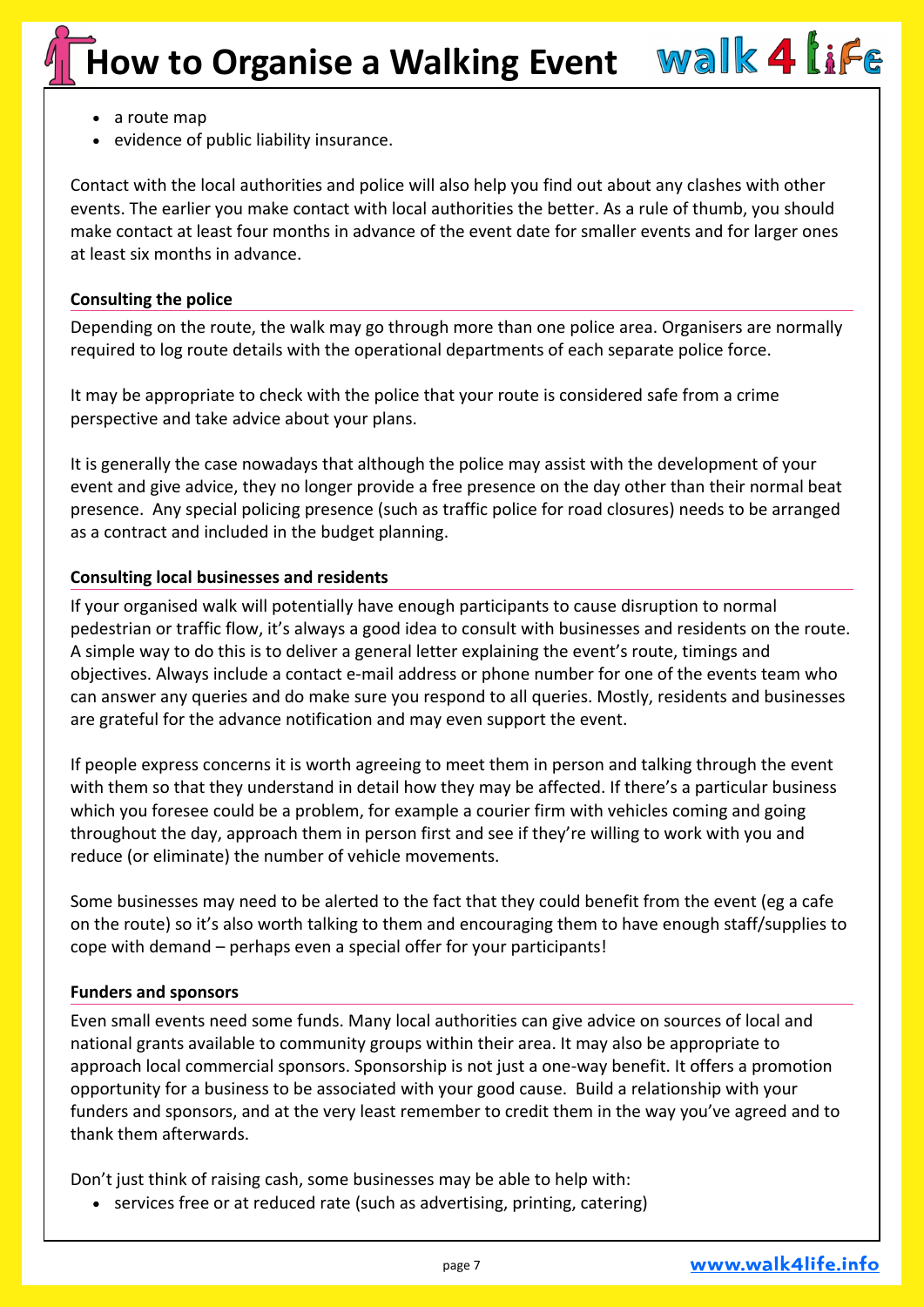- things you would otherwise have to buy (refreshments, high visibility vests)
- prizes for best costume; quickest walker; youngest/oldest walker; most sponsorship raised.

### **5. Publicity and promotion**

It's a good idea to start by working out who you want to attract to your event. This will help you decide what to c all it, where to place your publicity, how to express the invitation to participate and what media to use. For example if you want to attract families, it may be worth working with schools/ playgroups to run a promotional campaign over time in the lead up period.

A good starting place is to aim to ensure that you send out:

Press releases and adverts to:

- local newspapers
- newsletters
- radio
- TV
- websites

#### Posters/invitations to:

- local shops, businesses, clubs, schools, libraries, community centres
- all the agencies you are consulting/working with
- your organisation's mailing (and emailing?) list, and other possible partner organisations' mailing lists
- local websites
- other events/organisations which might attract a similar audience.

If you are working within an existing organisation, make sure that your logo is prominent on any publicity and all printed materials to make best use of the opportunities to raise your profile and help create a cumulative effect with your event's advertising. If your event is a standalone affair you may want to create a logo to make it recognisable at a glance.

If your event has received sponsorship or grants remember to include the relevant logo/s on all promotional material.

Asking local companies for sponsorship can raise their profile as well as money if you build up a relationship with the company, invite their staff/customers to participate and supply them with text/ photos they can use in company literature or display in their premises before and after the event.

The more people and organisations you involve in helping you with the event the more publicity you generate through getting the event talked about.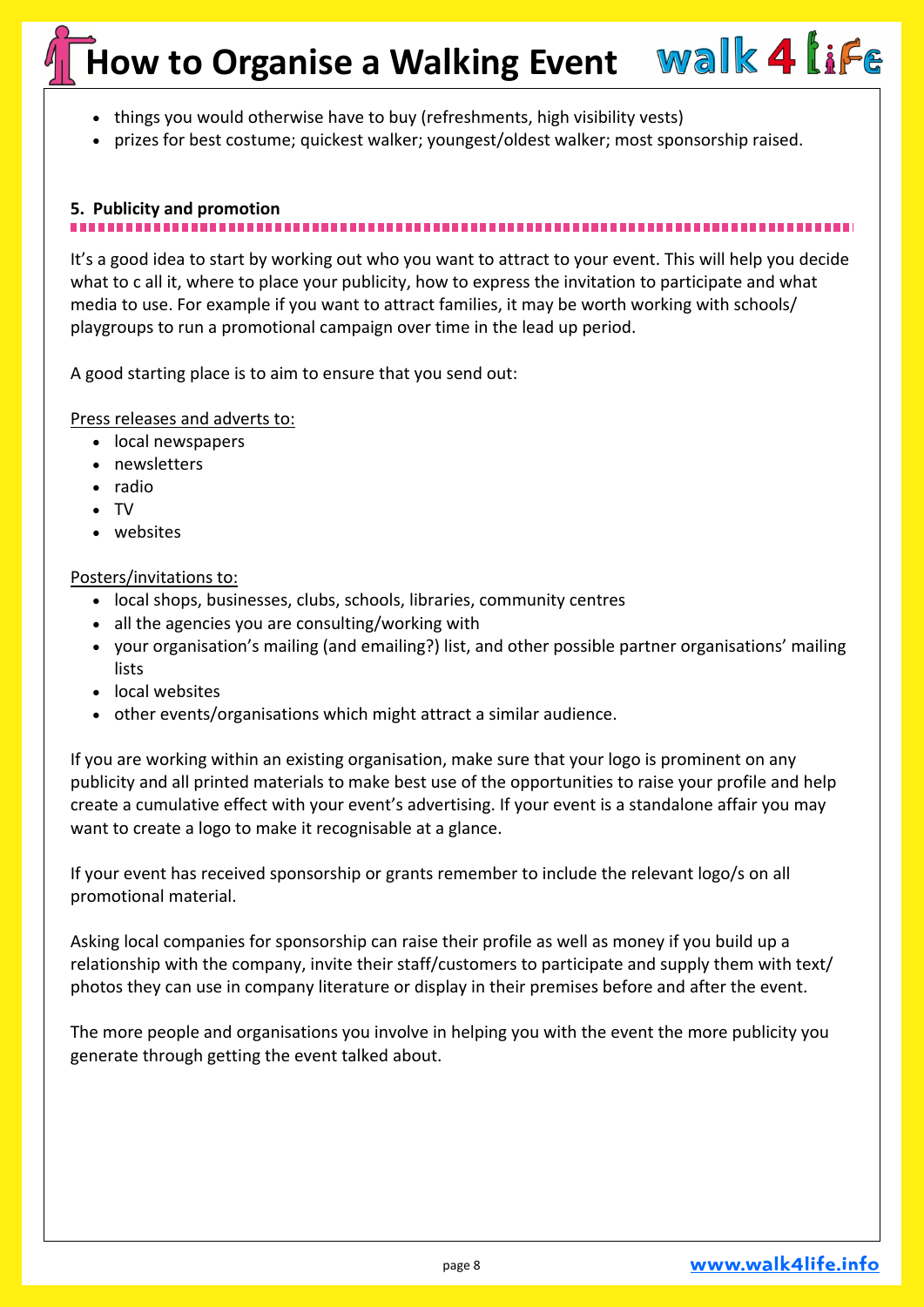### **6. How to ensure a safe and enjoyable experience for everyone**

**6.1 The Event Management Plan (the EMP)** Every event, regardless of size, needs careful planning in advance. The planning process should include, in an appropriate way, everyone who will be assisting in the event delivery as well as any other relevant agencies such as the local authority and police. Keeping track of all the steps in the process is made much easier if you keep all the information together in a single Event Management Plan (see suggested outline below). If you keep this electronically make sure you back it up frequently.

Small events do not need the same mass of documentation as large ones, and there is no need to make things over-complicated. But, within reason, the more organised you are the more relaxed you can be, since you will know that your systems will ensure that you won't forget too many crucial things and that you are not - constantly - caught out by the unexpected.

Creating and using an Event Management Plan helps make it easier to:

- keep track of progress
- share responsibility
- keep momentum up during meetings since there is less need to go over old ground
- brief newcomers to the team
- demonstrate your reliability.

#### **Outline**

The following is an outline of an Event Management Plan for a large-scale event. Don't be alarmed! Just pick out from it the elements relevant to the scale of your own event.

- 1. Introduction / Event Summary a summary description of the event and its objectives.
- 2. Budget a spreadsheet of all incoming and outgoing monies including sponsorship payments, grants, etc. (You wouldn't normally have this section available for everyone to view but stakeholders may want evidence that you have enough money to fund the event.)
- 3. Venue a detailed description of the selected start/finish/congregation area(s), including any negotiated costs/timings and including a drawn plan of the proposed site layout.
- 4. Route Management a written description and detailed plans including proposed signage, marshal points, crossings, widths of pavements/paths (especially the narrow parts).
- 5. Stakeholder Management a list of all key people with full contact details including those agencies included in the planning stages such as the police, local authorities, etc.
- 6. Licensing a list of any licences or permits which you need and have applied for, such as premises licence, PRS/PPL (for public performance of pre-recorded music), etc.
- 7. Helpers and their responsibilities detail of the people needed in each area to undertake key roles and how they will receive training/briefings, etc.
- 8. Communication with participants a summary description of:
	- how participants will be recruited (publicity and promotion)
	- any pre-event information
	- how on-the-day registration will be organised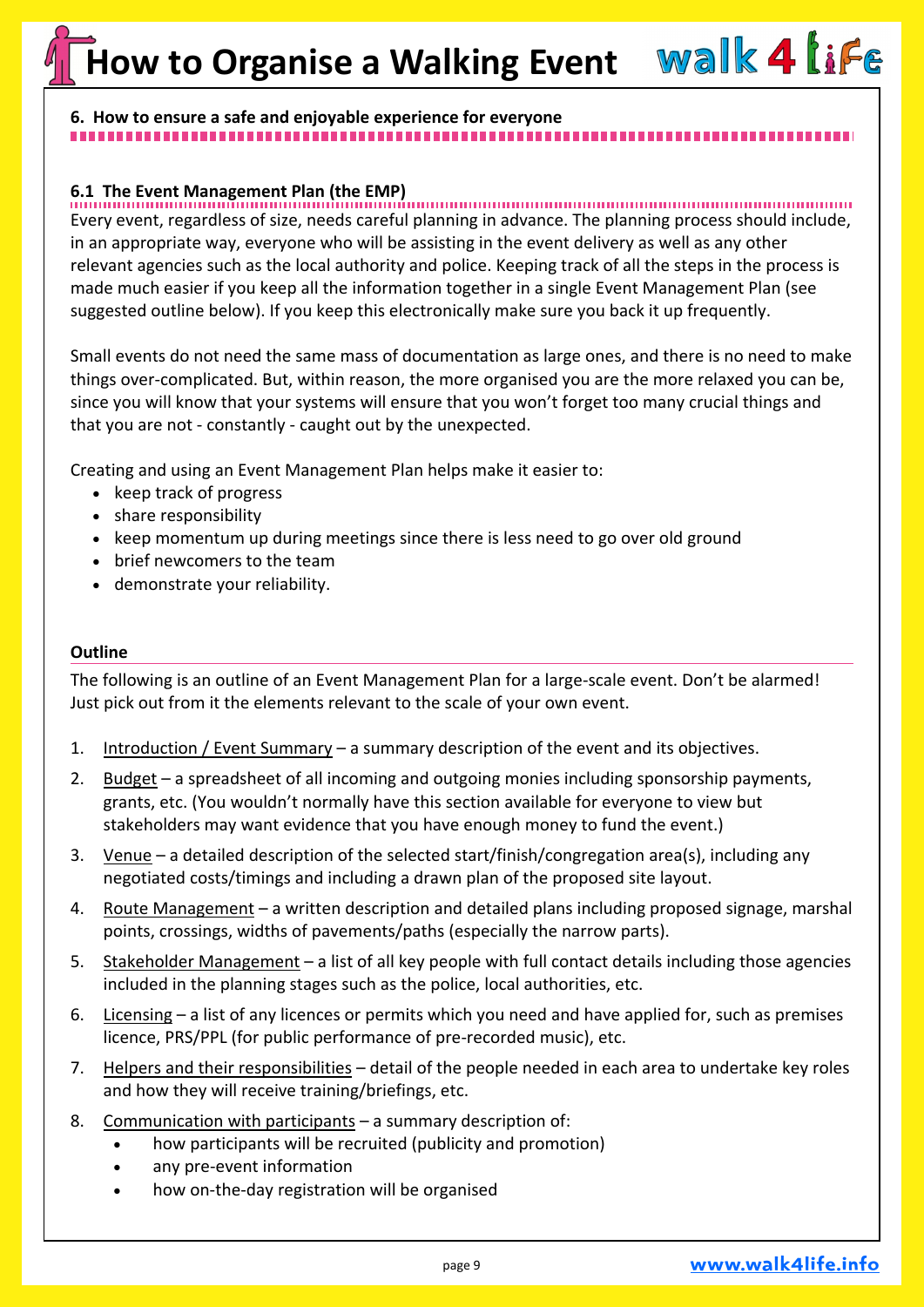- maps and information sheets/packs on the day
- communication after the event (eg collecting sponsorship money).

#### 9. Branding and signage:

- copies of artwork for posters/logos/signs
- plans showing where the signs will be put up (and confirmation of any necessary approvals you obtain).
- 10. Additional attractions a description of any entertainments and add-on activities you are organising for participants or spectators eg massage, face painting, music etc as well as giveaways (medals, drinks).
- 11. Event infrastructure detail of all the constructions and equipment (marquees/tables etc) being brought onto your site or route, radio communications plan, toilet facilities and security.
- 12. Health & Safety/Emergency Planning a full risk assessment for the event as a whole, a first aid plan, safety equipment (eg fire extinguishers), insurance cover and an easy-to-follow emergency procedures plan.
- 13. Forms your Event Management Plan file should also contain examples of any pre-written forms you decide to use – such as Incident/Accident forms, Missing/Found Person Forms, Lost/Found Property Forms.

In the early stages of the planning process your plan will not contain definitive information, but it will help to keep you on track and will reassure partners and stakeholders that you are planning a safe, well -thought out and organised event. As the planning progresses, you will be updating this document and you should make sure that your fellow event organisers are updating their relevant areas of responsibility as well.

All those undertaking key roles on the event day should receive a copy of the final Event Management Plan (EMP) in advance, to allow time for them to raise any queries or potential problems.

It's a good idea to have at least two copies of the EMP on site which should be kept at the Event Control location.

**6.2 The route** An interesting and varied route can include a mixture of green spaces, paths and pavements alongside roads. The route should avoid crossing roads as much as possible and if a crossing is necessary should use a pelican/zebra crossing if possible. Marshals may need to help walkers at busy road crossings and will need appropriate briefing on their duties. The principal task there will be to advise walkers when it is safe to cross. By law they have no powers to stop traffic.

Knowing the kind of people who are likely to come will help you decide the distance and type of route and any element of challenge you may want to introduce.

#### **Including everyone**

Long distances are likely to be unsuitable for families with young children or (some) people with mobility disabilities. To be inclusive, it may be a good idea to offer a shorter route option. In order to welcome people in wheelchairs or with pushchairs to your event make sure you offer a route which avoids: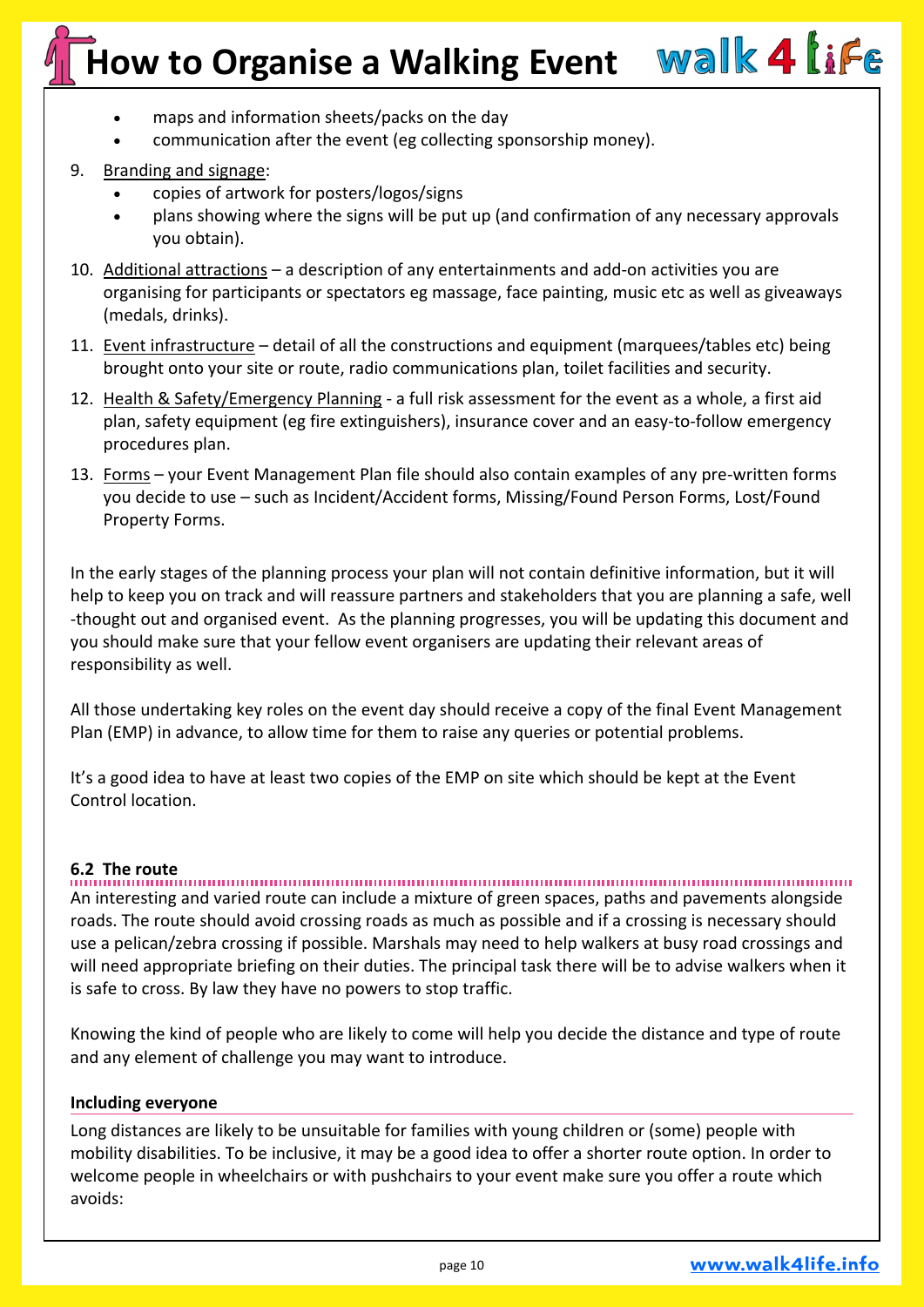- terrain which is too rough or steep (this can include cobbled streets!)
- stiles and kissing gates
- narrow paths / bridges / gateways
- overgrown or muddy paths

Any website or event information material you produce should describe the route in detail so that individuals can make up their own minds. Do not presume to tell people what they can or can't do.

#### **How to stop your walkers getting lost**

If your route can be organised as a predominantly self-guided walk this means you don't need so many marshals or signs. This reduces the cost, time and effort spent putting up signs. However, large, massparticipation events do need highly visible marshals and may well need signs placed at strategic points to keep people on the right route. If you want to put up signs you'll need to get approval from the local authority.

If the route is mostly self-guided everyone should be given a clear map. Sections through parks and green spaces may need additional marshals to help point out the right route.

Many large-scale events give their participants a special t-shirt to wear which helps event organisers and marshals identify them as participants. Event organisers can help the walkers identify them by wearing special badges, hats or arm bands.

**6.3 Planning for a big crowd** When planning the size of your event you need to consider both the size of the event site (the start and finish area) and how many walkers the route itself can accommodate safely. If participants have to register in advance for your event you can, to some extent, limit the numbers if you need to.

#### **Laying out the event site - start and finish area**

For small events this could be as simple as erecting a small gazebo with a couple of trestle tables for registration purposes. Larger, more elaborate events will require a fully marked out site with spaces allocated for whatever welfare facilities and entertainment you are organising. You should make your plans for these with the assumption that there may be spectators and supporters as well as participants at the start and finish, and that they may well want to enjoy any on-site facilities and entertainment you provide until the walkers return.

When planning where you are going to put registration table/s, information point/s, mobile toilets, refreshments, entertainment etc the crucial things to bear in mind are:

- the flow of visitors: which direction they will be arriving from, and where they need to get to
- the areas likely to be most popular which could cause congestion and possibly obstruct emergency vehicle access.

#### **How many people can the route take safely?**

You should work out how many people the route can take by thinking about the narrowest point on the route, especially within the first mile or so. After that the crowd will have strung out a bit according to their walking speed. But if, for example, the pavement for the first mile of the course is only 2.5m wide, you will need to restrict the number of walkers at any one time so that nobody spills onto the roadway. You can do this in several ways. Options include: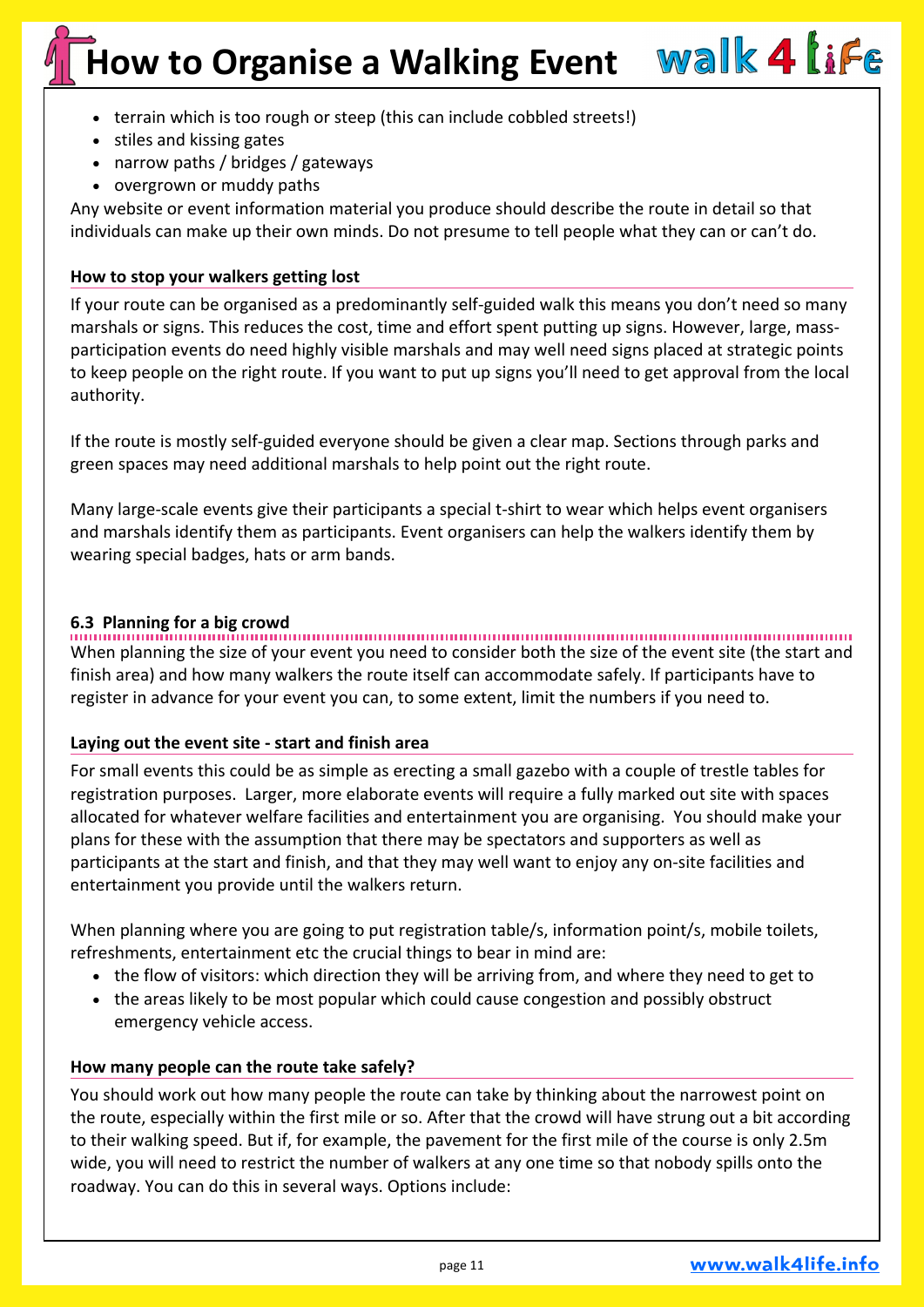- reducing the number of participants
- starting the walkers off in waves or
- reducing the width of the start point to 2m so that your walkers start off only 2 or 3 abreast from the start line.

In most cases organisers use a mixture of all of these measures to create a safe route.

**6.4 Organising your team**

#### **Roles and responsibilities**

As a starting point you will need to think through the key roles your event needs to make it work smoothly and make a list.

Allow plenty of time to recruit and brief your volunteer team. It may help if you ask everyone to start by filling in a simple form, asking them for contact details and information on their previous experience. The form could also ask for any medical details that may impact on their ability to perform certain tasks.

It may help you to organise things efficiently if you produce a 'staffing plan' which lists the individual responsibilities and equipment needed for every member of the event team along with contact details and any training they may need.

#### **Working with children and vulnerable adults**

If you are arranging to have people looking after children, for example a lost children team or crèche workers, they need to show evidence of a recent check for any relevant criminal record (known as a Criminal Records Bureau - CRB - check). If someone needs a new CRB check it has to be done through a recognised agency (see [www.crb.homeoffice.gov.uk\)](http://www.crb.homeoffice.gov.uk) and can take up to 2 or 3 months, so make sure that you allow enough time.

#### **Team leaders**

For larger events it will help if you delegate responsibility for particular areas of the work both on the day and beforehand to responsible people who can operate as team leaders. It's all the better if they have previous experience of helping with events or something similar.

The table on the following page gives you an idea of key roles. You may not need all of them and you may be able to combine several compatible roles together and give them to one person to do, but this list gives you an idea of all the necessary jobs.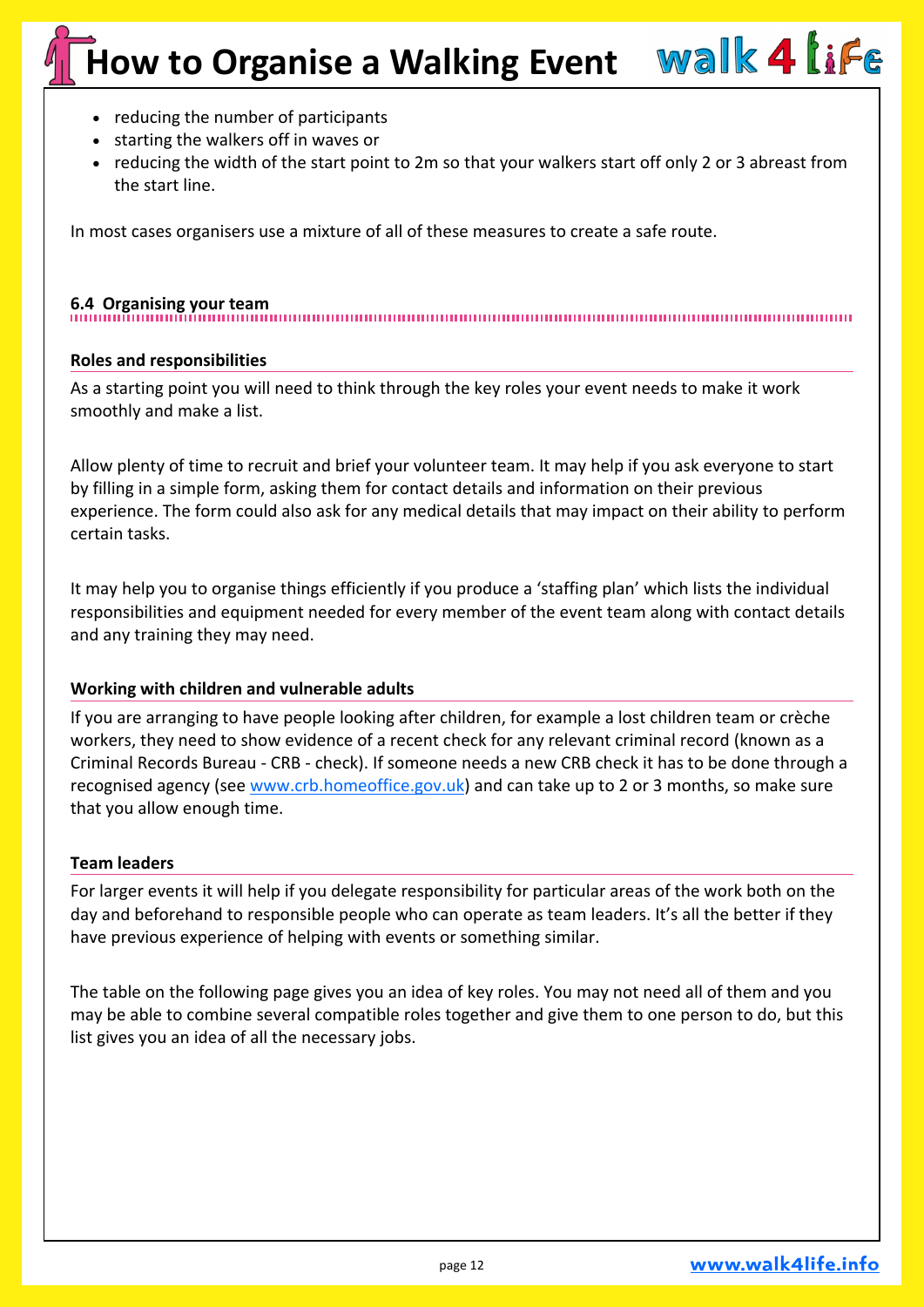| <b>Role</b>                     | Location on the day |
|---------------------------------|---------------------|
| <b>Event Manager</b>            | Start / Route       |
| Treasurer                       |                     |
| Publicity distribution          |                     |
| PR and media link               |                     |
| Website updating and IT liaison |                     |
| Site Manager                    | Start / Finish      |
| <b>Registration Supervisor</b>  | Start               |
| <b>Information Supervisor</b>   | Start / Finish      |
| <b>Start Supervisor</b>         | <b>Start</b>        |
| Lost Children Manager           | Start / Finish      |
| Route Manager                   | Route               |
| Entertainment / Stage Manager   | Start / Finish      |
| Lead Walker                     | Route               |
| <b>Tail End Walker</b>          | Route               |
| <b>Finish Supervisor</b>        | Finish              |

A team training/briefing session should be held before the event day. All the team leaders should be fully briefed about the event and their area of work so that they in turn can brief/train any other volunteers in their areas. This session will also give team leaders the chance to ask questions. The aim is for all team leaders to feel confident about answering any questions posed by participants (or anyone else) on the day.

Helpers should receive their role descriptions outlining their responsibilities by email (or post) in advance of the event day. They should also be told about timings and meeting points. Additionally, helpers should be briefed on the morning of the event by their relevant team leader. Always greet volunteers in the first instance with a big thank you for giving up their time and ensure that they are briefed on the overall objectives of the event so they can fully appreciate why giving their personal free time and energy is so important to the cause.

#### **Making the team visible**

All your helpers should stand out from the crowd. Ideally they should wear, for example, a bright distinctive branded t-shirt or high-visibility tabard. This uniform should be worn as an outer layer – for example over a coat in cold or wet weather. According to budget a distinctive arm band or hat may do the job.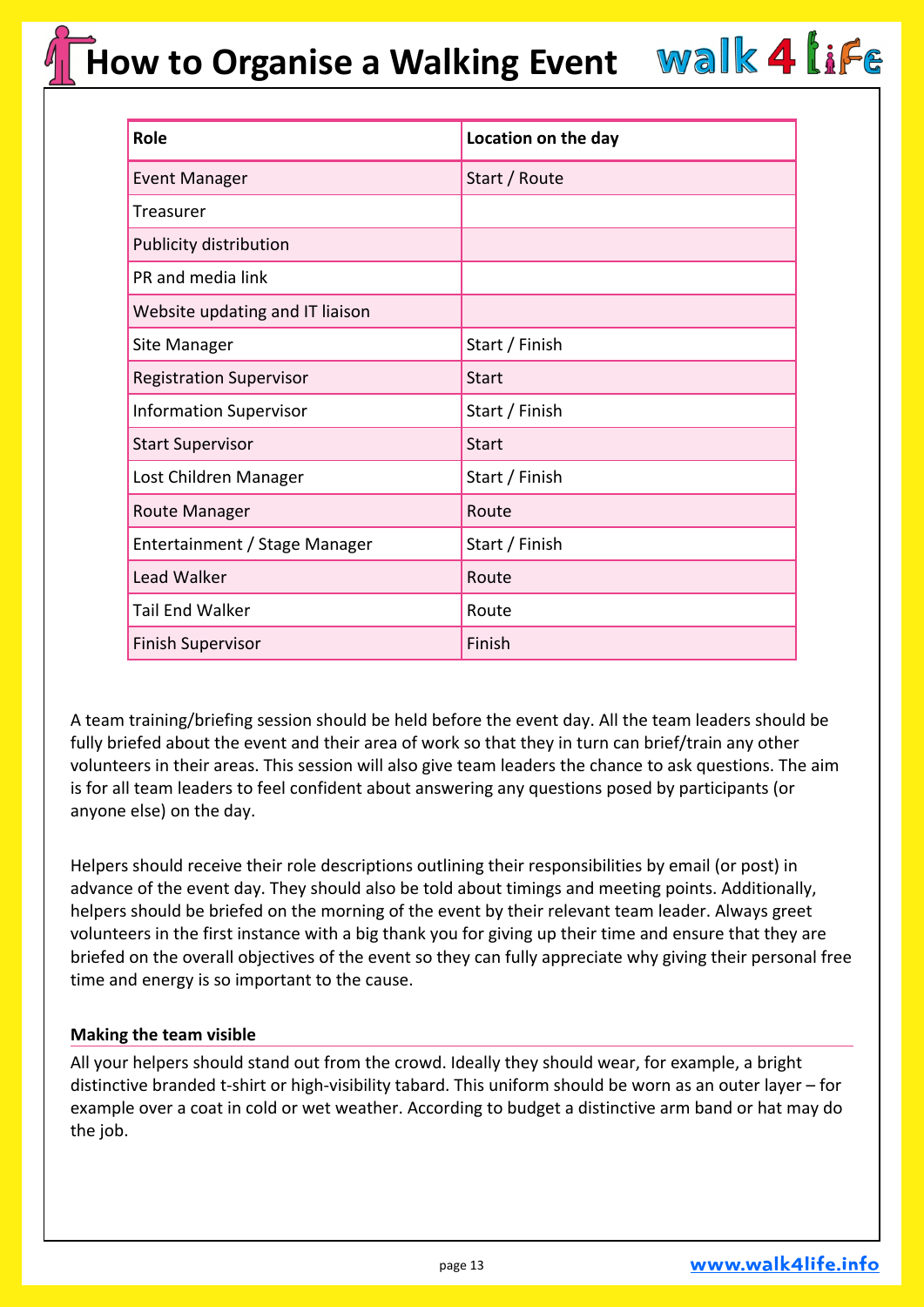#### **Looking after your team**

In order to keep volunteers in position during the event it may be wise to provide a packed lunch and bottled water for them, (making sure that any prepared food is stored in advance at the correct temperature.) Alternatively you should tell your team that there will be no opportunity to buy food at the event and ask them to bring their own packed lunch and drink. It's a good idea to ask your helpers to travel light in order to avoid having to organise a baggage facility for them.

Any team located out on the route should have a reliable means of communication with the event management team.

The route team will need to check that the route is free from obstructions. Marshals will also be your eyes and ears on the ground and can act as a source of information for walkers. Team members will need to respond to any incidents on the route and know what to do. Their general task is to communicate with the walkers, know the answers to frequently asked questions and give encouragement, all of which will help the participants complete their walk.

You will need to produce a map detailing the route and location of facilities and marshals. This should be distributed to all teams before the event.

#### **6.5 Event practicalities**

#### **An event control base**

For larger events it is advisable to have a dedicated location for an event control person (or team) to be on duty throughout the key event operations including:

- getting the site ready
- the walk itself and
- dismantling everything and clearing up.

The function of the event control person (or team) is to be available for the helpers (who are registering walkers, giving information, marshalling on the route and so on) with advice and instructions for any question or issue which crops up. Event control is the hub of all communications and it's from here that the event should be co-ordinated safely and effectively. Event control is essentially a temporary office and can be located in, for example, an office building, a hotel room, mobile trailer or small marquee.

Ideally at least one person should be permanently on duty at the event control base. They will need a table and chair and all the essential event information, documentation, key contacts and maps.

#### **Communications**

Communication can be by mobile phone or two way radio. But remember that almost invariably there will be places along the route where some or all mobile phone networks won't work either temporarily or all the time. Phone networks anyway have limited capacity. For this reason, especially at larger events, two-way radio networks are a safer method for primary or back-up communication.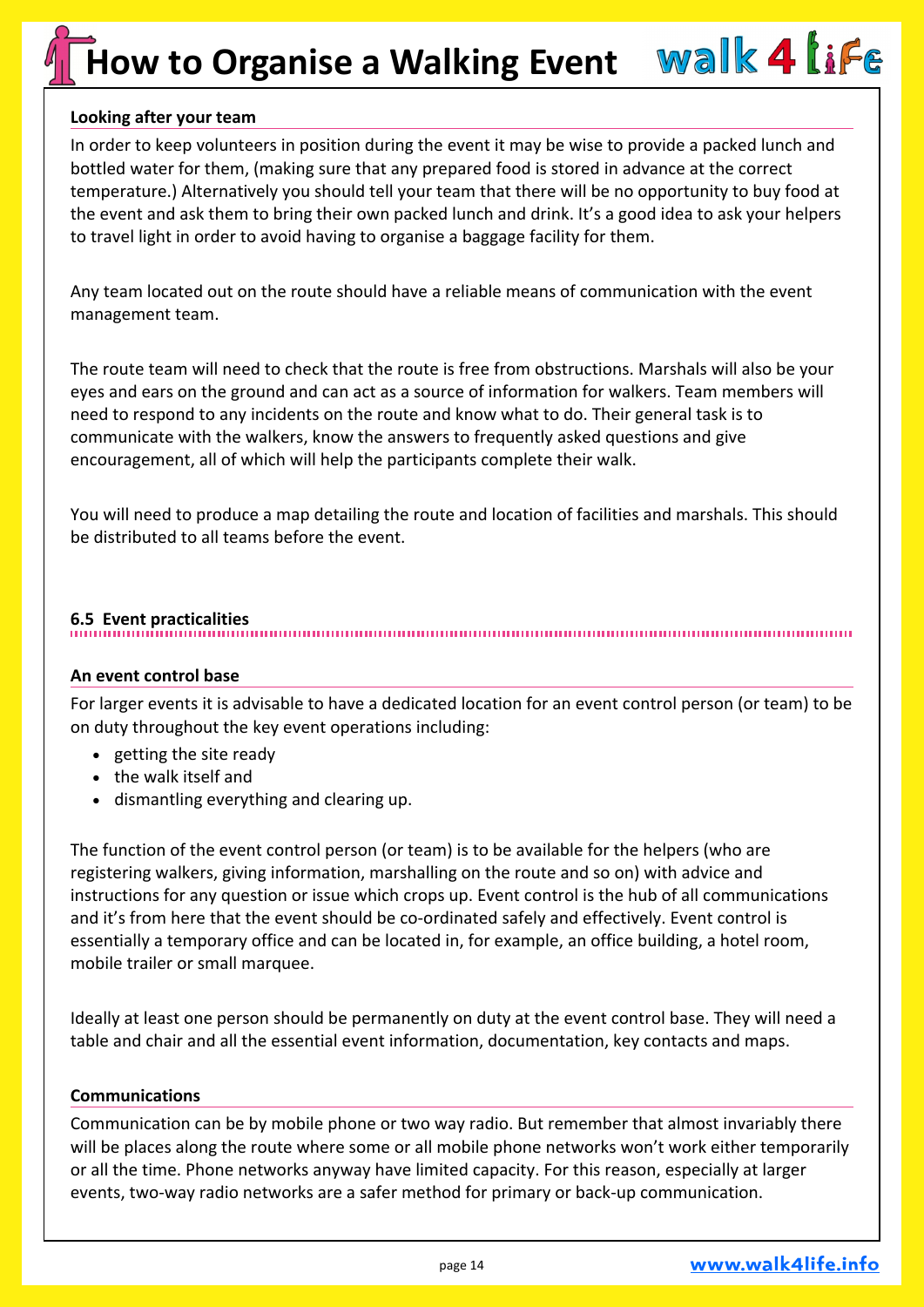The people issued with a radio should be given clear instructions on how to use them properly and discouraged from using them for anything other than necessary communication.

All helpers should be issued with a list of key contacts indicating name, position, radio channel and mobile phone numbers. If possible, a landline telephone in the event control base is useful for emergencies or as a helpline for participants.

#### **Stewarding and security**

For a very large-scale event you may want to engage a professional stewarding/security company to undertake security and crowd management for the duration of the event, including setting up and dismantling, as well as the event itself. Their presence alone tends to deter any potential trouble makers. All security and stewarding staff should be accredited, identifiable via uniform and will need to have received a full briefing and appropriate training before they start work.

Even for smaller events it is worth having volunteers on hand to fulfil a similar role of directing and assisting people and keeping an eye on property.

#### **Event equipment**

The event team should be issued with any equipment they need for their role. This may include:

- high visibility bibs for course marshals
- gaffer tape, cable ties, secateurs (for removing or securing things which might otherwise interfere with the walkers)
- red/white hazard tape
- copies of any forms you have decided to use for recording incidents.

#### **6.6 Welfare**

#### **Toilets**

For larger events you may need temporary mobile toilet facilities in the start and finish areas and possibly on the route to supplement existing public facilities. The number and type of toilet facilities used should follow the industry guidelines for events (your toilet supplier will be able to advise you about this). Don't forget to include facilities for disabled people and baby change units if your event is likely to attract families. It is essential to nominate someone to check the condition of the toilets regularly and restock them with toilet paper, soap, etc.

Plan the location of your temporary toilets so that they are convenient for your participants but also easy for the contractor to deliver, empty and remove at the end of the day.

#### **Waste management**

Think about ways to minimise the negative environmental impacts of your event as much as possible. Participants can, for example, be asked to discard empty water bottles at specific recycling points along the route. For smaller events, participants can be asked to take their rubbish home with them to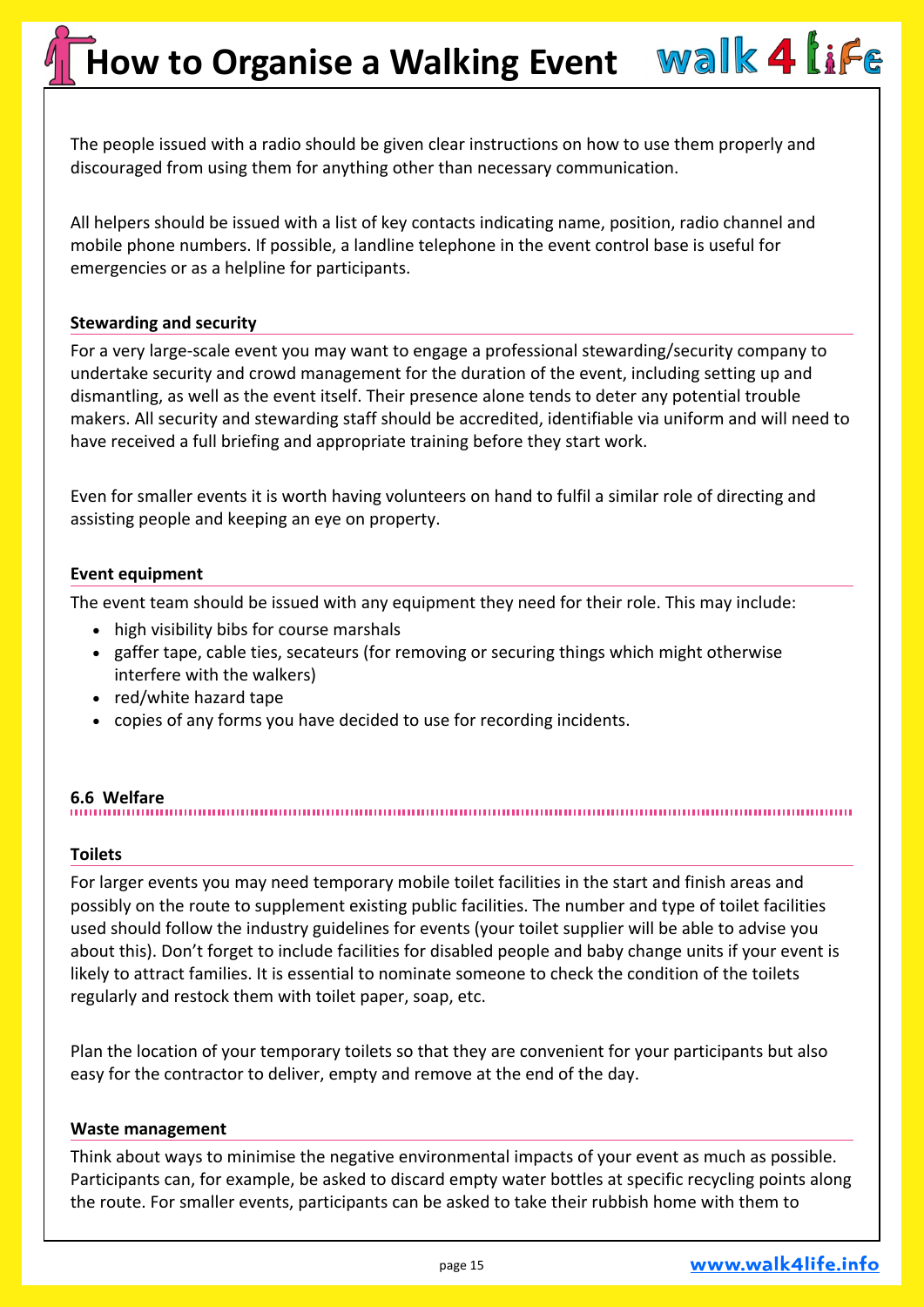recycle/compost. Never underestimate how much rubbish can be generated, especially if anything is being given away free. Consider whether you need a skip and if so, where you are going to put it.

### **6.7 Health and Safety**

#### **Risk Assessment**

Any event organised for the public must have an up-to-date risk assessment to demonstrate that the organisers have acted responsibly and done everything possible to prevent any harm to the participants. This is sometimes referred to as exercising 'due diligence'. The risk assessment should be a written document held by the event manager and available for people to see if they ask for it. For small to moderate-sized events an adequate risk assessment can be produced by the event organiser taking a realistic and common sense approach to possible risks within the start/finish areas and on the route. The process need not be complicated. You will need to make a thorough site visit and walk the route (preferably on the same day/time of the week that the event is planned to take place, and certainly not too long in advance of the day itself) and list all the risks.

The following list includes common risks to consider, but is not exhaustive:

- overcrowding (start/finish area and route)
- risk of collapse of any temporary structures you construct
- slips/trips/falls (uneven surfaces)
- route obstructions (including planned highway maintenance works)
- road crossings
- participants' pre-existing medical conditions/general fitness
- weather conditions (hypothermia/sunburn/heat exhaustion)
- food poisoning (if you are having caterers are they registered with the local authority? Is food being prepared and stored in acceptable conditions?)

Under each of these headings you should list the measures you are undertaking to reduce these risks. If the risk is then considered acceptable there is no reason for the event not to proceed. If you find that a certain risk cannot be reduced sufficiently, for example if the participants have to walk on the road because of pavement works, then you need to find a way to remove the risk, perhaps by diverting the route.

#### **Potential walk hazards**

#### Congestion on the route

This shouldn't happen on a well-planned route supported by a well-managed and controlled start. However, other factors outside your control can sometimes affect your event. For instance, a church or cinema suddenly releasing hundreds of attendees will take up much of your pavement space and create a bottleneck. In situations like this, safety is paramount and the nearest marshal/steward should try to take control of the situation both by encouraging the public to keep moving and by discouraging walkers from stepping onto the road. The marshal should contact the route supervisor so that marshals in earlier sections can be asked to delay approaching walkers, to give time for the congestion to clear.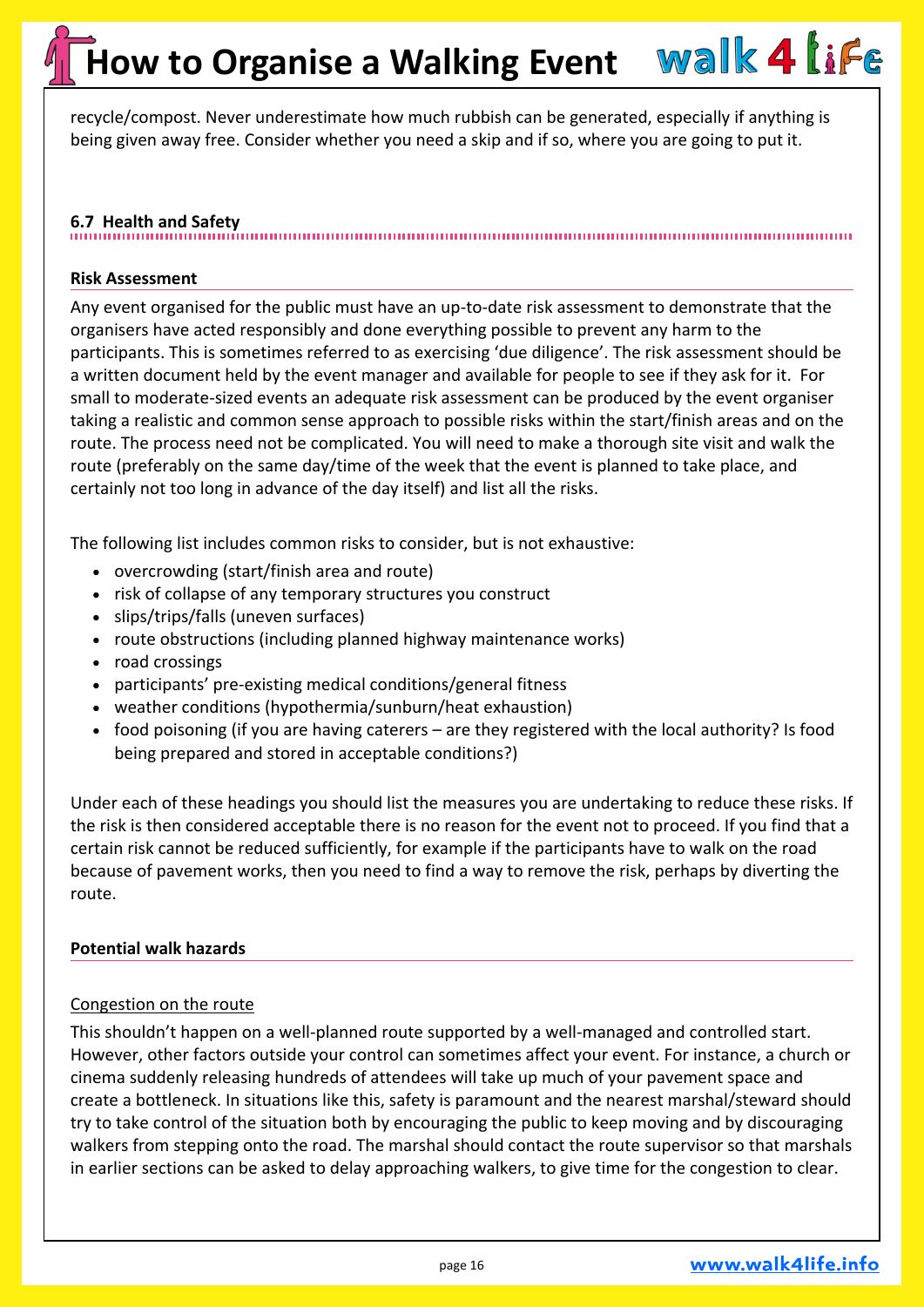#### Sudden route obstructions

Rare but not unheard of. For example a burst water main or gas pipe or a fallen tree will need emergency route diversions to be implemented quickly and efficiently. This may involve relocating both signs and marshals. As soon as they are aware of the route obstruction, the relevant marshal should contact the route supervisor/event control to describe the issue and receive instructions on what to do. Any walkers who have not yet left the start point should be delayed until the diversion has been put in place. Walkers already on the route should (if possible) be held at an appropriate place before reaching the obstruction/diversion.

#### Road crossing points

Make a plan in advance for all of these, especially at busy junctions. Brief the marshals on their role: to ensure that walkers abide by the crossing signals and don't try to cross when it isn't safe. This can be done by the marshals holding hazard tape across the crossing point whilst traffic is flowing. Marshals and stewards have no powers or authority to manage traffic and certainly shouldn't try. It's worth discussing complex or busy crossings with the traffic police and, if necessary, contracting them to supervise these areas. In some instances, it is possible for the traffic management team to adjust the phasing of traffic lights to favour pedestrians by extending the crossing time. An additional ten seconds makes a big difference.

#### Lost walkers

All walkers should be encouraged to walk in small groups, but despite the best signage and route maps, it is not unheard of for walkers to get lost or separated from their group. All route maps should include an emergency contact number (event control) for walkers to call. Once you've worked out where the lost walker is, send a spare helper (who knows the route and the area) to find the walker and get him or her back on track. If walkers wear an event t-shirt or distinctive hat it will help marshals both to manage straying walkers and also to locate those reported lost.

#### Walkers who can't finish

Many novice walkers, children, older people and those with disabilities can be caught out by the challenges of a route, for example, due to the weather, distance, lack of their overall cardiovascular fitness or the accessibility. Make sure that the route length has been clearly communicated in advance of the event and that any particular challenges are highlighted. In particular steep hills or steps should be described in detail. If you're promoting the route as an 'inclusive' event, ensure that this is the case and that everyone, including those with disabilities (such as people in wheelchairs) and those with pushchairs, can be accommodated. A suggested training plan can be circulated to all pre-registered walkers to prepare them for their challenge. Walkers who are unable to complete the route should be advised to tell the nearest marshal who may in turn arrange for a 'sweep' vehicle to take them back to the start/finish point.

#### Walkers who run out of steam

Even the fittest of participants can experience problems on long distance walks from muscle fatigue due to lack of fuel. On longer walks, even if rest areas, drinks, fruit and snacks are strategically placed along the route, participants should always be encouraged to carry a few snacks to suit their dietary needs.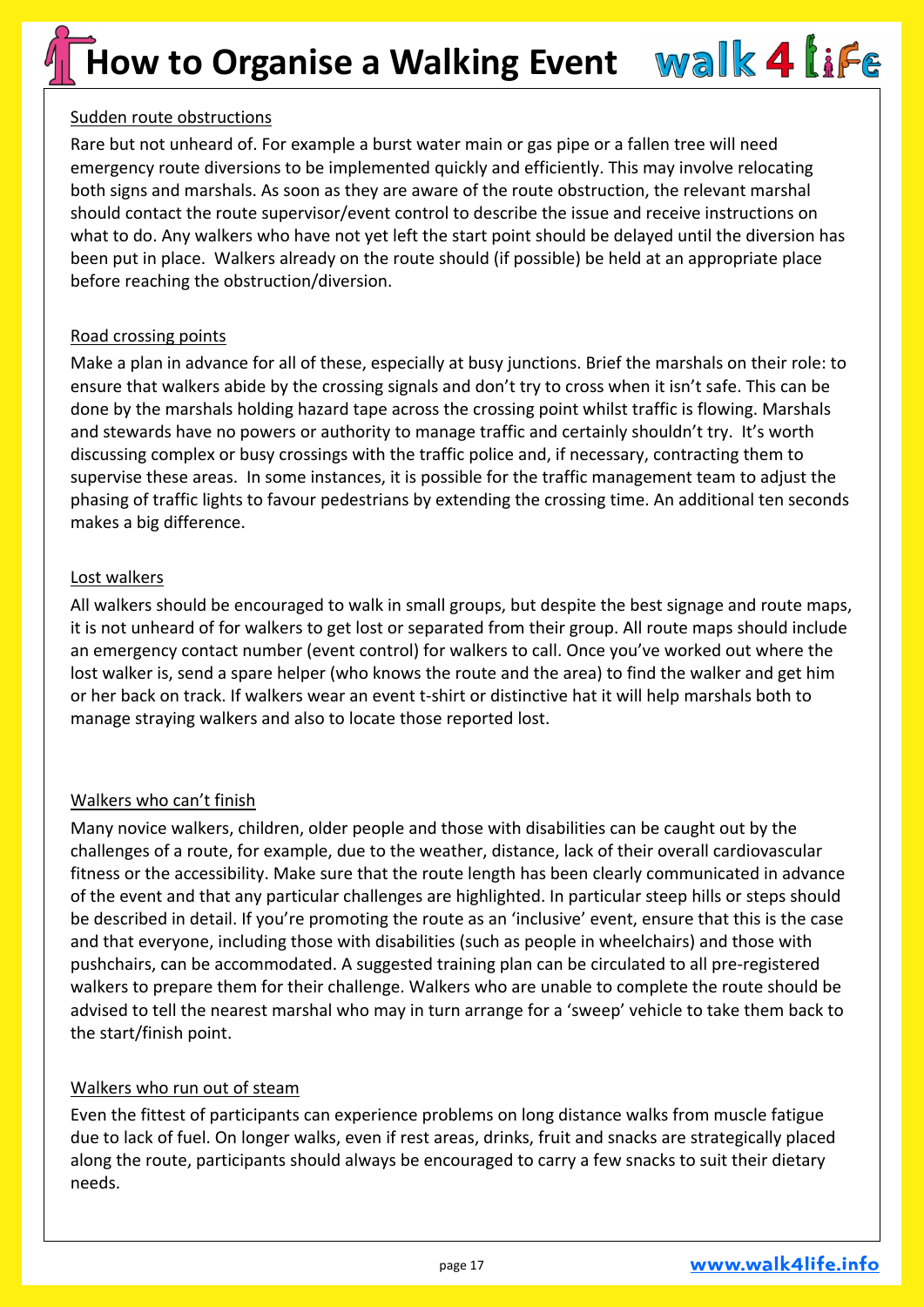#### First aid provision

Levels of cover should be determined by the route distance, time of year and likely numbers of participants. Cover may be provided by a voluntary organisation such as St John Ambulance or British Red Cross or a private medical provider. In either case the first aid provider will risk assess the proposed activity and identify what resources are needed to cover all potential incidents. A First Aid team should be available at the event start/finish and another, possibly, along the route of the walk.

#### **6.8 Planning for contingencies**

#### **Keeping a record - forms**

It's important to make sure that if something goes wrong at your event it is dealt with in a structured and systematic way. Therefore, as well as giving adequate briefing in advance, you should make it easy for your helpers to keep a record.

One useful way to do this is to equip the registration tables, information point and marshal stations with pre-printed forms on which to write down anything which needs to be reported or communicated to others. The helper who fills in the form should add their name and contact details so that it can be followed up later if need be. An example form is shown on the next page.

#### **Lost child / missing person**

All helpers should be told what to do in the event of a child or vulnerable adult being lost. If a child (or vulnerable adult) is reported missing the information should be recorded immediately on an appropriate form. This information should be communicated to the police (if they are on site) and to all key helpers on the route and event site, who should in turn, disseminate this down to all marshals, security people and stallholders/exhibitors. (**The name of a missing child or vulnerable adult should never be communicated over a radio or phone or broadcasted over a PA system**). The person reporting they've lost the child should remain at the information point or event control base.

In the case of a found child, she or he should be taken immediately to the information point. It is preferable that no child be left alone with just one helper even if they are CRB-checked. Although it is likely that the child will be distressed they should not be offered sweets or any other food in case they suffer food allergies. Attempts should be made to find out as much information from the child as possible about who they were with and when they were last together. If the child has not been reunited with the parent/guardian within one hour, the police should be notified.

#### **Lost property**

Every member of the event team should be aware of the pre-agreed location for lost property, whether that is event control or the information/registration desk. Each reported find or loss must be recorded on the appropriate form, including name and contact details of who reported the loss/find, location and a description of the item. If someone subsequently claims a lost item and is able to give a full description, the item can be handed over but it is essential that their details are recorded.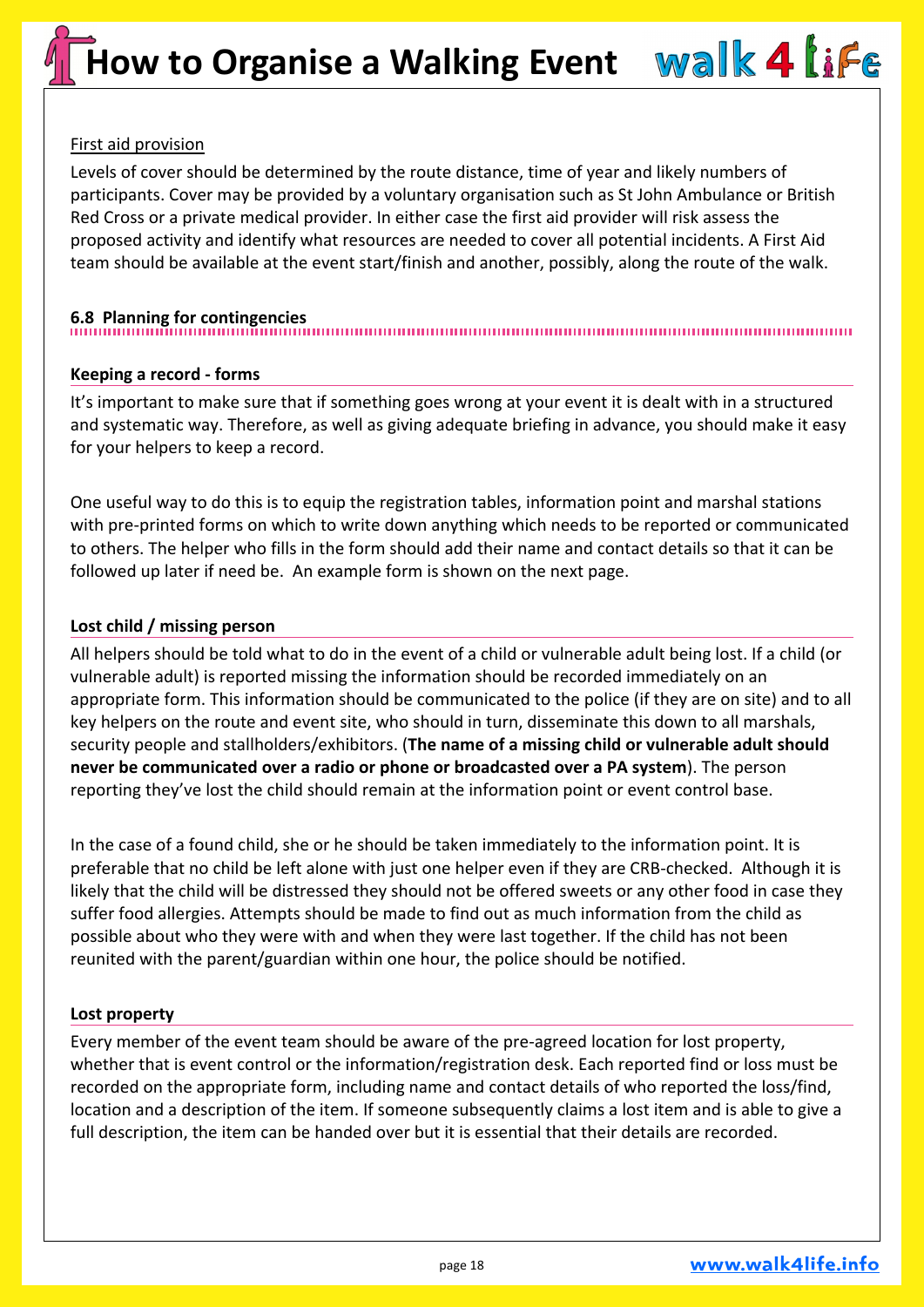### **How to Organise a Walking Event**

| Event accident / incident recording form                                                                                                  | Please write very clearly |  |
|-------------------------------------------------------------------------------------------------------------------------------------------|---------------------------|--|
| Please use this form to record anything which needed the attention of event helpers.<br>This form applies to the following (please tick): |                           |  |
| accident<br>$\Box$<br>incident<br>□                                                                                                       |                           |  |
| lost / found children (or adults)<br>□                                                                                                    |                           |  |
| lost / found property (with description and where it was lost / found)<br>$\Box$<br>$\Box$<br>other                                       |                           |  |
| Describe                                                                                                                                  |                           |  |
|                                                                                                                                           |                           |  |
|                                                                                                                                           |                           |  |
|                                                                                                                                           |                           |  |
| Reported by (name of the participant or member of the public):                                                                            |                           |  |
|                                                                                                                                           |                           |  |
| Contact details:                                                                                                                          |                           |  |
|                                                                                                                                           |                           |  |
| Information recorded by (name of the helper):                                                                                             |                           |  |
|                                                                                                                                           |                           |  |
| Contact details:                                                                                                                          |                           |  |
|                                                                                                                                           |                           |  |

#### **Route block / path closure**

The route should be checked immediately before the event. If there is a route block, the route manager should use local knowledge to advise the team on the ground what diversions to implement. Signage and marshal positions may need to be altered accordingly.

#### **Overcrowding**

Overcrowding shouldn't happen on the route if your participants have registered before the event, you have organised procedures at the start line properly and only registered participants have been allowed to take part. However, there is the possibility that additional attractions at the start/finish area could draw in additional, unexpected crowds. It is essential to be aware of any planned activities and the attention these can attract.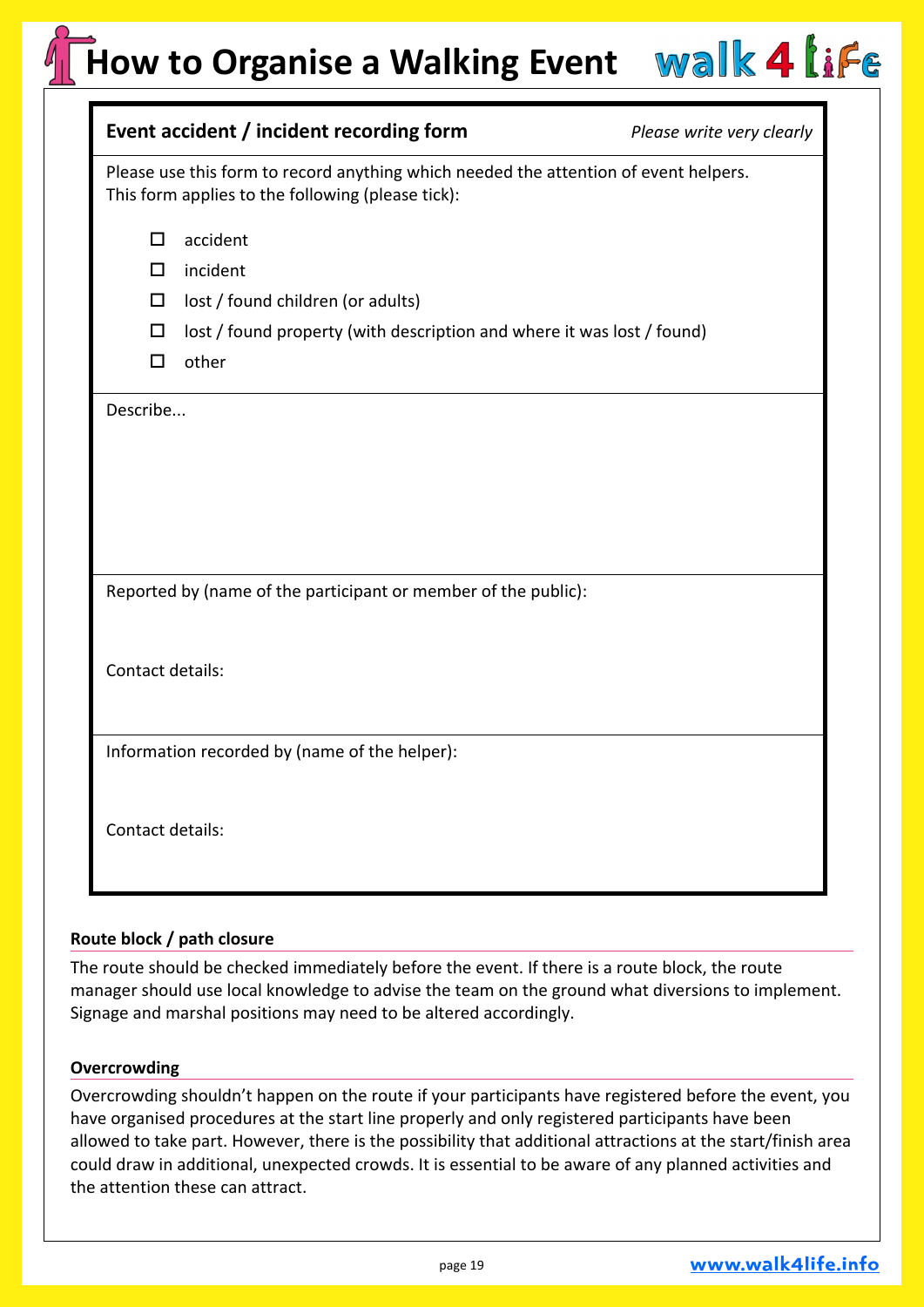Crowd numbers and flow of pedestrian traffic must be monitored at all times and action taken immediately if a problem is foreseen. This may mean shutting down a popular attraction or suspending a stage performance until some of the crowd has dispersed. If a situation escalates and your security team is unable to control it the police should be contacted for back up support.

#### **Event cancellation**

Although it is highly unlikely that the event would need to be cancelled in the days running up to the event, it is possible. Potential reasons for cancellation might be: sections of the walk for some reason become unavailable and no alternative can be found; severe weather is forecast; or that the police have advised the general public to stay away from certain areas.

In advance of the event you will need to consider how to communicate a cancellation to participants, for example by email, text or local radio. In the event of cancellation sufficient helpers will need to attend the event venue to explain the situation to participants and encourage them to make use of available transport and return home. If anyone continues with the walk after being told that the event has been cancelled they will be outside the event and not covered by your public liability insurance.

### **6.9 Insurance**

#### **Public liability**

Regardless of whether key stakeholders (landowners, local authorities, etc) insist on your event being covered by insurance, it is prudent anyway to take out an insurance policy to protect yourself against anyone (participants/volunteers/general public) making a claim against you in the event of an accident. There are many insurance companies who specialise in event insurance and it is always worth speaking to at least two or three companies for comparative prices since quotes can vary enormously. Double check any restrictions a particular insurance company may want to impose on your policy.

#### **Contractors' insurance**

All contractors or sub-contractors engaged to provide any type of service for your event must also have their own valid public liability insurance. It is the responsibility of the event manager to ensure that contractors present evidence of this well in advance of the event. As a rule no contractors should be allowed onto your site unless you're satisfied they are covered.

#### **7. Evaluation and thanks**

For reporting to sponsors, for writing post-event press releases, and even just to get a sense of pride in your team's achievement it's very useful to have feedback on the success or otherwise of your event. It will also be invaluable if you organise more in the future.

You can use your Event Management Plan to give you the headings for your evaluation. As a minimum you should note down under each heading what did or didn't work from your point of view and what you would do differently another time. It's more complete and objective if you collect opinions from a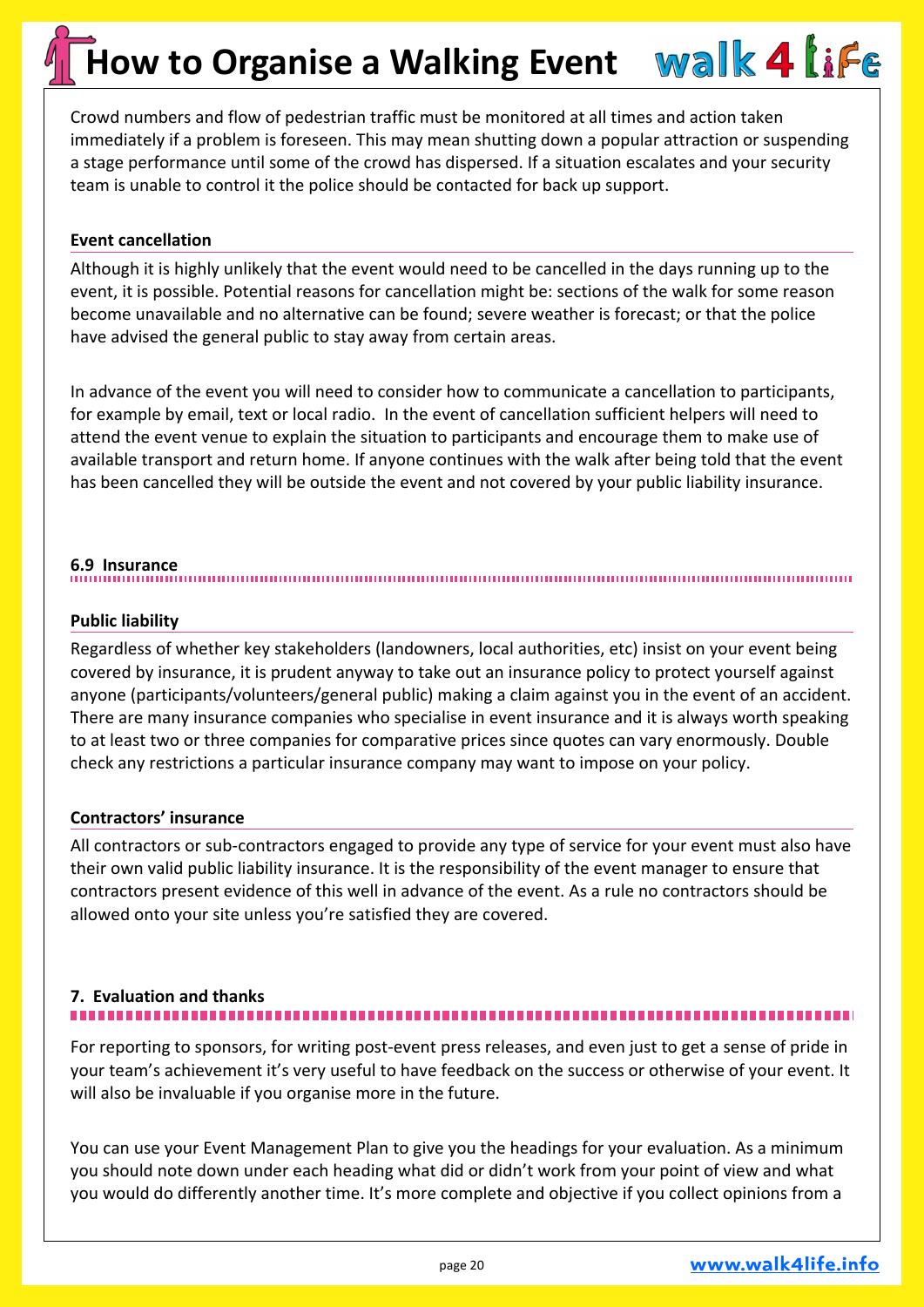range of people with different perspectives on the event. You can learn a great deal even if you ask only the most basic questions: 'If we organised such an event again what should we repeat? What should we abandon? What should we do differently?'

Opinions from participants can make great quotes to use in any follow-up press releases and thank you letters.

There are many ways of getting feedback – including the standard method of asking people to fill in (short) questionnaires. If you use this method make sure that you ask only for the information you actually want/need. Try also to offer some methods which don't rely on people being confident about reading and writing.

Other methods of collecting feedback include:

- Asking the helpers who are giving out rewards/certificates to ask walkers for feedback.
- Asking the helpers to jot down responses if they have time/inclination.
- Setting up a 'graffiti board' or a comments box and ask people to make comments.
- Having a 'thank you' party for your helpers a fortnight or so later and spend a bit of time asking them for their opinions.

Thanking all the individuals, organisations, and agencies who have been involved gives you an opportunity to:

- celebrate your (joint) achievement
- express your gratitude
- ask for feedback
- keep your cause in the limelight
- strengthen partnerships.

#### **8. Case study:** Rotary Club of Church & Oswaldtwistle ,,,,,,,,,,,,,,,,,,,,,,,,,,,,,,,,,,,,

The Rotary Club of Church & Oswaldtwistle have organised an annual charity walk for the last 5 years. Local residents are encouraged to take up the challenge to raise valuable funds for charities or good causes of their own choice, whether these are nationally known such as the NSPCC or a little known charity or scout/guide group.



They use a popular and interesting 7 mile circular route along a local canal which takes approximately 3 hours. All the planning and organisation is undertaken by the Rotary Club and stewards are on duty throughout the day to provide encouragement and support for the walkers.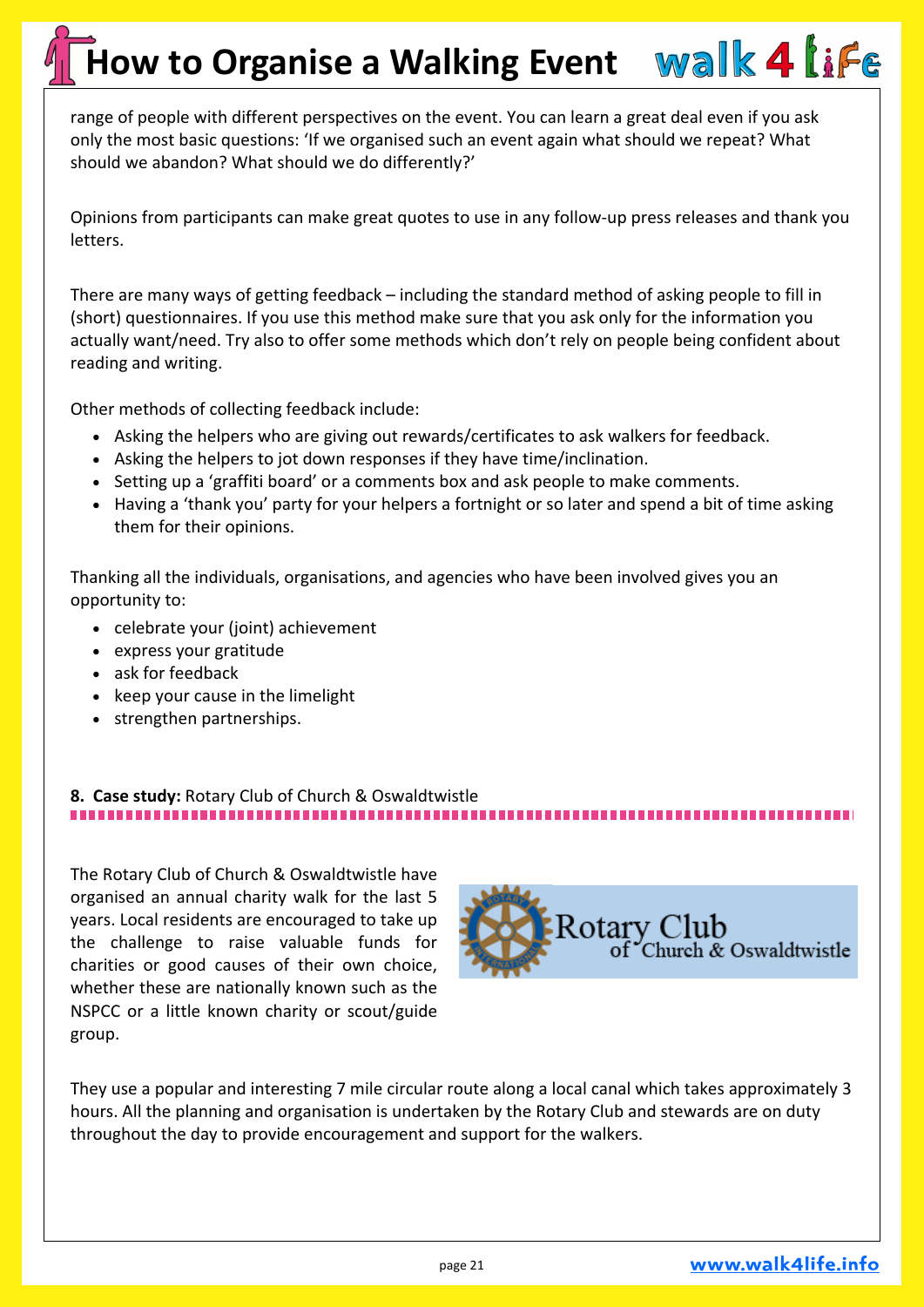Walkers are requested to complete a registration form which they download from the website and return with an entry fee of £5 per walker. The Rotary Club follow strict safety guidelines by ensuring that all participants are registered (for insurance purposes) and are able to produce their 'walker number' if requested by an organiser or a steward on the course. Participants can buy a walk t-shirt either in advance or on the day. Those who register on the day are charged £10 (£5 of which goes to The Rotary Club charitable fund).

The Rotary Club provide the sponsorship forms and encourage walkers to seek sponsorship from friends, relatives and workmates, suggesting say £1/mile. It is the responsibility of all walkers to collect the money raised and send it to their chosen charities. The Rotary Club collects just the registration fee to cover the organisation costs for the event.

In the past, celebrity Coronation Street soap star, Julie Hesmondhalgh, has officially opened the event with walkers starting anytime between 9.30 - 10.30am once they've reported to the registration desk. The event officially ends at 3pm.

Walkers are advised to provide their own appropriate clothing and footwear and snacks and drinks. There are places on the route where people can buy snacks and barbecue-style refreshments are on sale at the end of the walk. A local hotel, approximately half way around the route, offers reasonablypriced bacon butties to all walkers. Toilet facilities are also available at the start/finish and on the route.

In 2009, approximately £60,000 was raised by walkers for various charities. [www.rotarycharitywalk.org.uk](http://www.rotarycharitywalk.org.uk)

### **9. Further sources of information**

| The Countryside Code                                | www.naturalengland.org.uk           |
|-----------------------------------------------------|-------------------------------------|
| The Highway Code                                    | www.dft.gov.uk                      |
| The Institute of Fundraising                        | www.institute-of-fundraising.org.uk |
| Health & Safety Executive                           | www.hse.gov.uk                      |
| National Outdoor Events Association www.noea.org.uk |                                     |

### **10. Licences**

Depending on what you plan, you may need to get permissions and licences. It's always best to check with the local authority and not to make assumptions about whether you do or don't need a licence for something. The sort of activities which need licences include: